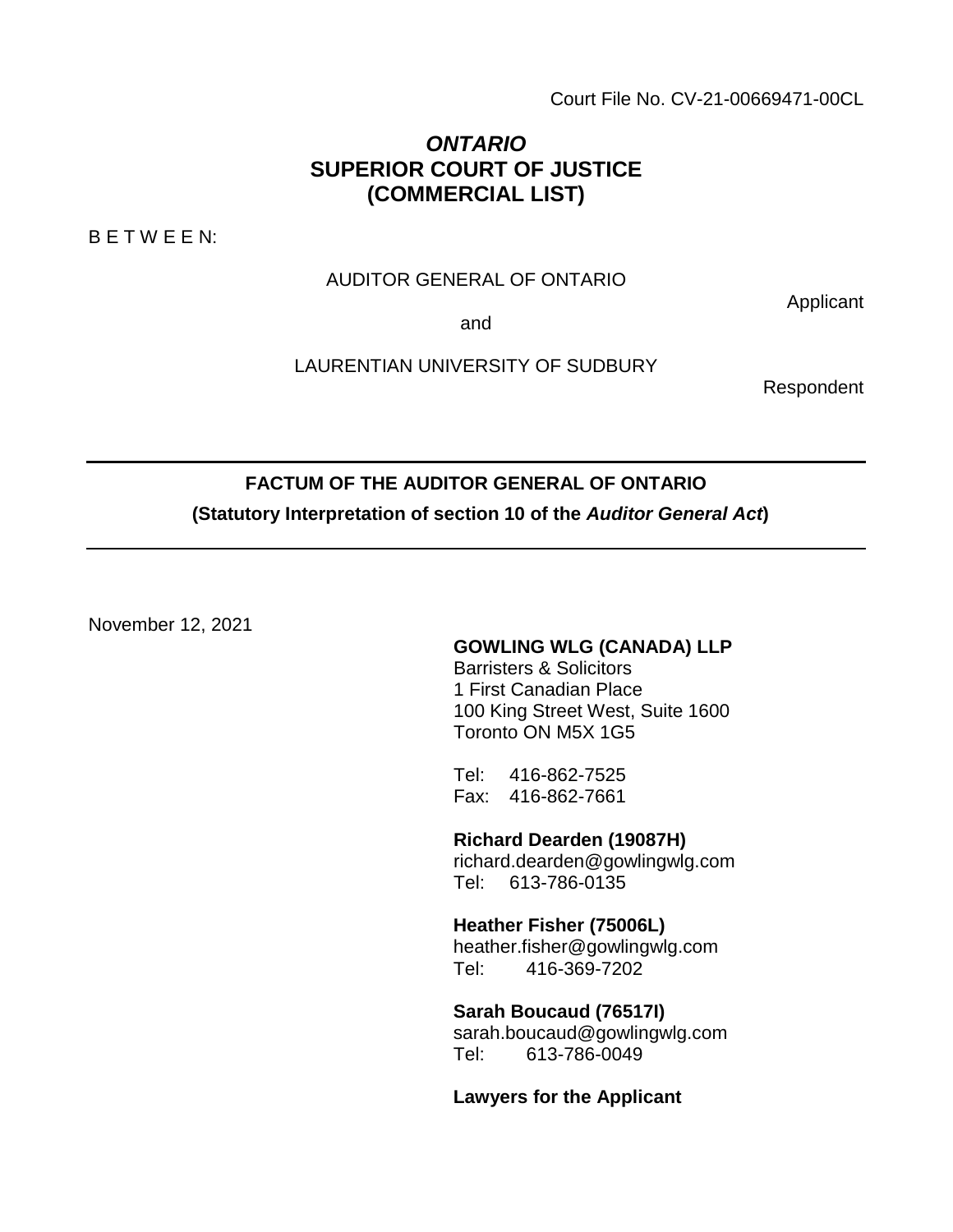**TO: Laurentian University of Sudbury**  935 Ramsey Lake Road Sudbury, Ontario P3E 2C6

#### **AND TO: THORNTON GROUT FINNIGAN LLP**  100 Wellington Street West, Suite 3200 Toronto, ON M5K 1K7 **D.J. Miller**  Tel: 416-304-0559 Email: djmiller@tgf.ca

Lawyers for the Applicant (Insolvency Counsel)

#### **AND TO: STOCKWOODS LLP**

77 King Street West, Suite 4130 Toronto, ON M5K 1H1 **Brian Gover**  Tel: 416-593-2489 Email: briang@stockwoods.ca **Fredrick Schumann**  Tel: 416-593-2490 Email: fredricks@stockwoods.ca

Lawyers for the Applicant (Regulatory Counsel)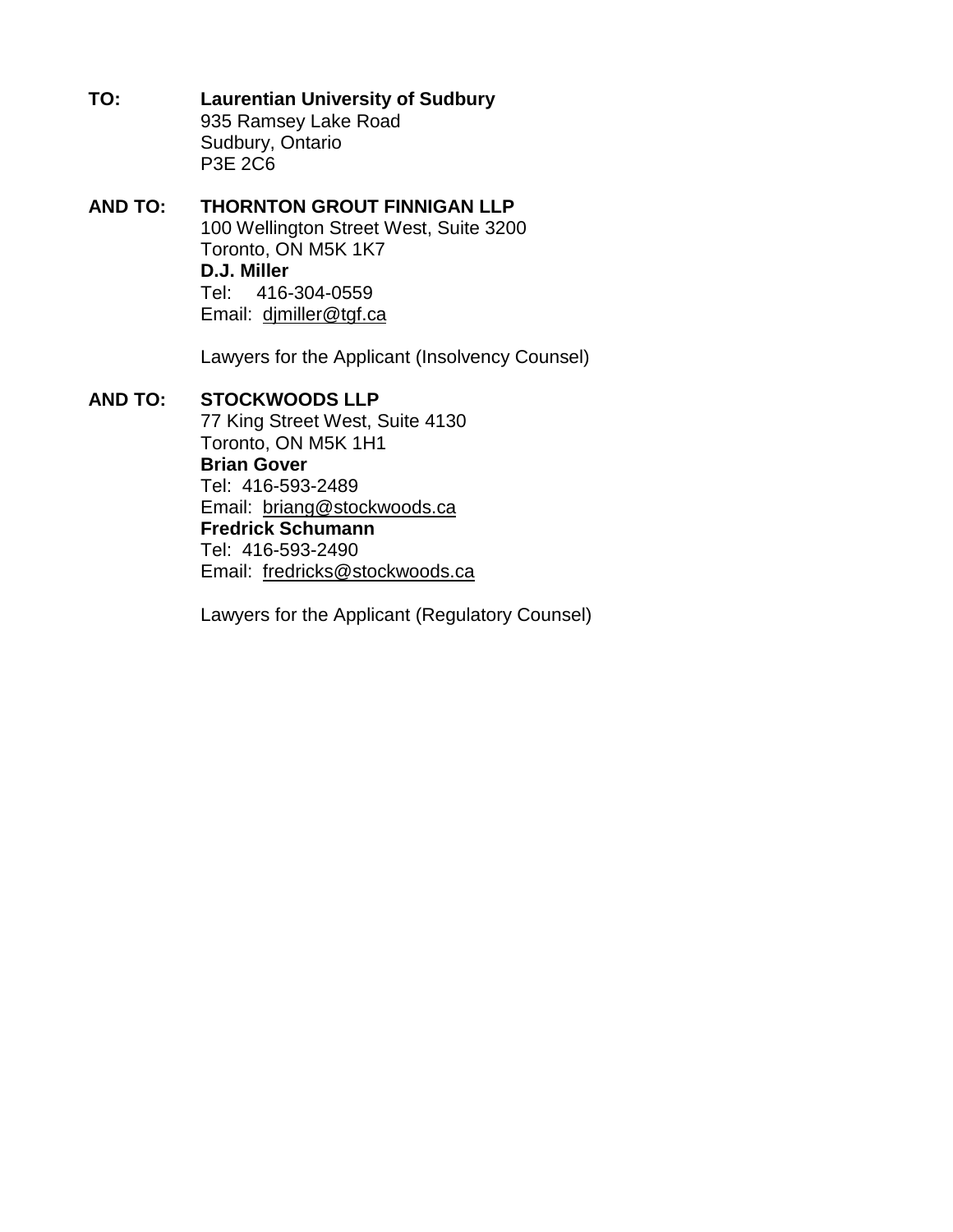## **Table of Contents**

| <b>PART I-OVERVIEW</b>                                                                                                                                                                                                  | 1              |
|-------------------------------------------------------------------------------------------------------------------------------------------------------------------------------------------------------------------------|----------------|
| <b>PART II - FACTS</b>                                                                                                                                                                                                  | 4              |
| <b>PART III - ISSUES</b>                                                                                                                                                                                                | 6              |
| PART IV - LAW AND ARGUMENT                                                                                                                                                                                              | $\overline{7}$ |
| SECTION 10 OF THE AUDITOR GENERAL ACT CONFERS ON THE AUDITOR<br>А.<br>GENERAL THE AUTHORITY TO OBTAIN PRIVILEGED INFORMATION AND DOCUMENTS<br>FROM A GRANT RECIPIENT                                                    | $\overline{7}$ |
| Introduction<br>(a)                                                                                                                                                                                                     | $\overline{7}$ |
| (b)<br>The 2004 Amendments To The Audit Act                                                                                                                                                                             | 8              |
| (c)<br>The Disclosures Made Under Subsection 10(1) And 10(2) Do Not Constitute<br>A Waiver Of Solicitor-Client Privilege, Litigation Privilege And Settlement Privilege                                                 | 9              |
| The Auditor General Must Preserve The Secrecy Of Any Document<br>(d)<br>Disclosed Under Section 10 That Is Subject To Solicitor-Client Privilege, Litigation<br>Privilege Or Settlement Privilege - Subsection 27.1 (3) | 12             |
| The Legislature Added Two Safeguards To Ensure Privileged Information<br>(e)<br>And Documents Are Not Disclosed In A Manner That Compromises The Privileges                                                             | 14             |
| THE LEGISLATIVE EVOLUTION OF SECTION 10 OF THE AUDITOR GENERAL ACT<br>В.                                                                                                                                                | 15             |
| C.<br>LEGISLATIVE HISTORY - HANSARD DEBATES (BILL 18)                                                                                                                                                                   | 17             |
| D.<br><b>EXTRINSIC AIDS</b>                                                                                                                                                                                             | 20             |
| The Interim Protocol On Access By The Office Of The Provincial Auditor of<br>(a)<br>Ontario To Privileged Documents (July 2003)                                                                                         | 21             |
| 2003 Handbook For Interaction With The Office Of The Provincial Auditor Of<br>(b)<br>Ontario (November 2003)                                                                                                            | 21             |
| 2006 Handbook For Interaction With The Auditor General of Ontario<br>(c)                                                                                                                                                | 22             |
| The Ontario Public Sector Guide For Interaction With The Office Of The<br>(d)<br>Auditor General: Value-For-Money Audits                                                                                                | 23             |
| PART V - RELIEF SOUGHT                                                                                                                                                                                                  | 25             |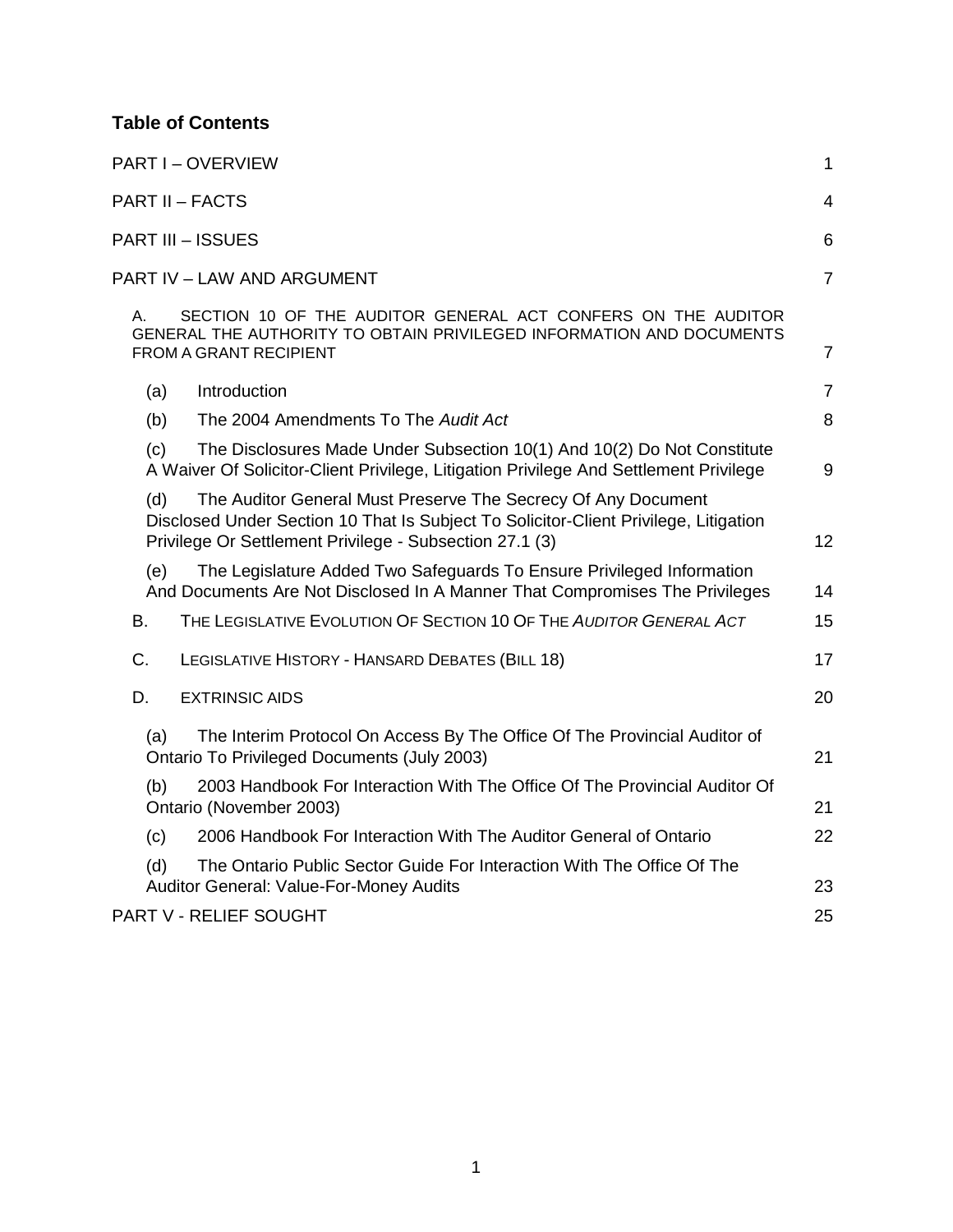#### **PART I – OVERVIEW**

1. The Standing Committee on Public Accounts passed a motion requesting that the Auditor General of Ontario conduct a value-for-money audit on the operations of Laurentian University of Sudbury<sup>1</sup> between 2010 to 2020. Laurentian University is a grant recipient that has received annual grants of tens of millions of dollars from the Government of Ontario.

2. This Application seeks a statutory interpretation of section 10 of the *Auditor General Act.* Specifically, whether section 10 confers on the Auditor General the authority to obtain privileged information and documents from a grant recipient.

3. A grant recipient has a mandatory duty and obligation under subsection 10(1) of the *Auditor General Act* to give the Auditor General the information the Auditor General believes is necessary to conduct a value-for-money audit. However, a grant recipient's disclosure made under subsection 10(1) does not constitute a waiver of solicitor-client privilege, litigation privilege or settlement privilege (subsection 10(3)).

4. Subsection 10(2) of the *Auditor General Act* entitles the Auditor General to have free access to all records belonging to or used by a grant recipient that the Auditor General believes to be necessary to conduct a value-for-money audit. However, a grant recipient's disclosure made under subsection 10(2) does not constitute a waiver of solicitor-client privilege, litigation privilege or settlement privilege (subsection 10(3)).

<sup>&</sup>lt;sup>1</sup> "Laurentian University"; Affidavit of Bonnie Lysyk sworn on September 28, 2021, para 6, Exhibit "A", Application Record, pages 30-37.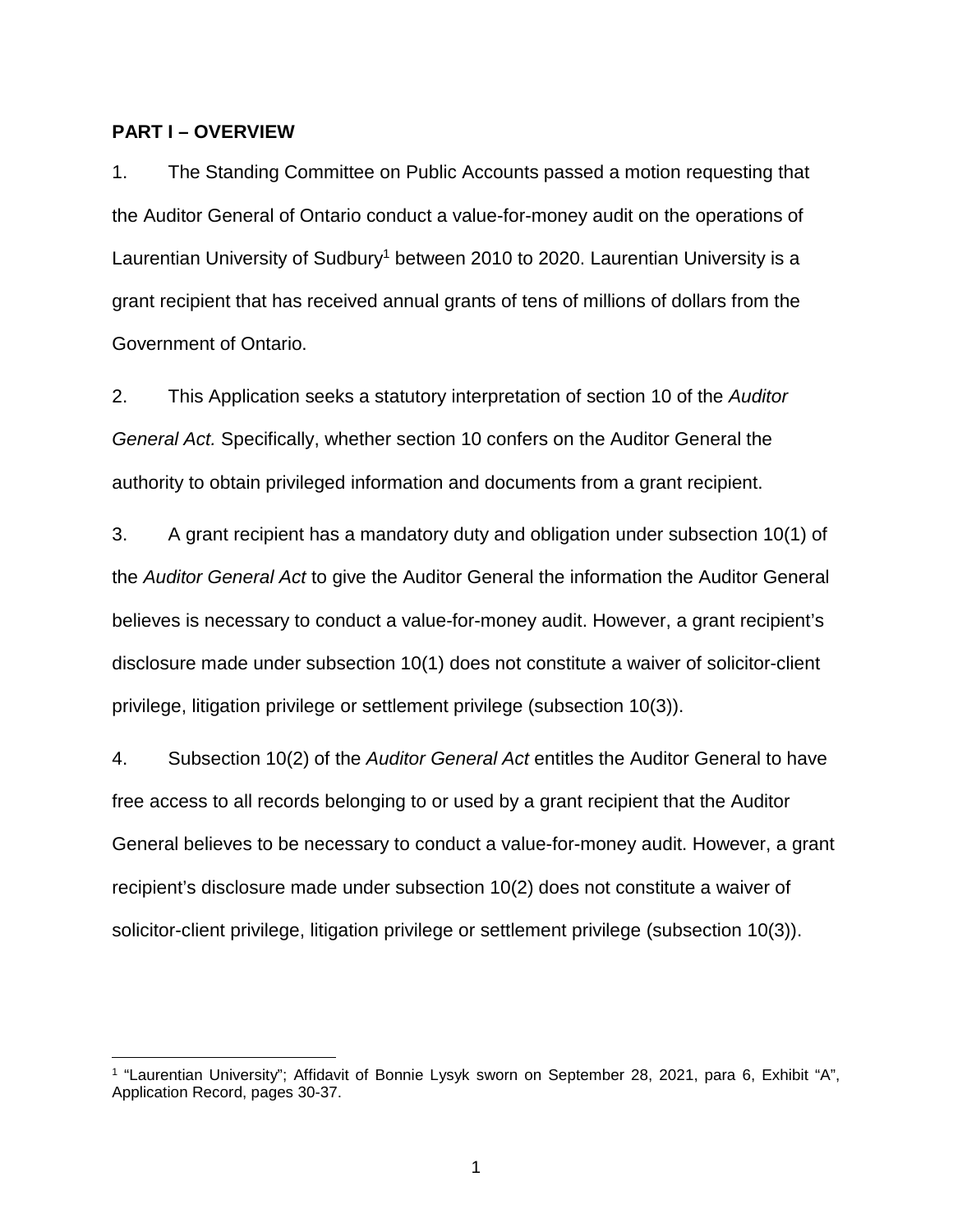5. In 2004, the Legislative Assembly of Ontario<sup>2</sup> repealed section 10 of the Audit *Act* and replaced it with subsections 10(1), 10(2) and 10(3) of the *Auditor General Act*.

6. The Legislature's 2004 amendments added two new provisions that explicitly addressed information and documents subject to solicitor-client privilege, litigation privilege and settlement privilege, viz., subsection 10(3) (no waiver of the privileges) and subsection 27.1(3) (secrecy of the privileged disclosures made under section 10).

7. The subsection 10(3) "no waiver of privilege" safeguard is inextricably linked to the disclosures made to the Auditor General under subsections 10(1) and 10(2). The Legislature clearly intended that the disclosures made under subsections 10(1) and 10(2) include information and documents subject to solicitor-client privilege, litigation privilege and settlement privilege by directly safeguarding those disclosures through subsection 10(3). Further, subsection 10(3) would be meaningless and redundant in relation to the disclosures made to the Auditor General under subsections 10(1) and 10(2) if those mandatory disclosures did not include privileged documents because the subsection 10(3) "no waiver of privilege" safeguard only applies to disclosures made to the Auditor General under subsections 10(1) and 10(2).

8. The subsection 27.1(3) safeguard requiring the Auditor General to maintain the secrecy of the information and documents disclosed under section 10 that are subject to solicitor-client privilege, litigation privilege or settlement privilege unambiguously demonstrates that the mandatory disclosures made by a grant recipient under subsections 10(1) and 10(2) include privileged information and documents.

2

<sup>&</sup>lt;sup>2</sup> "Legislature".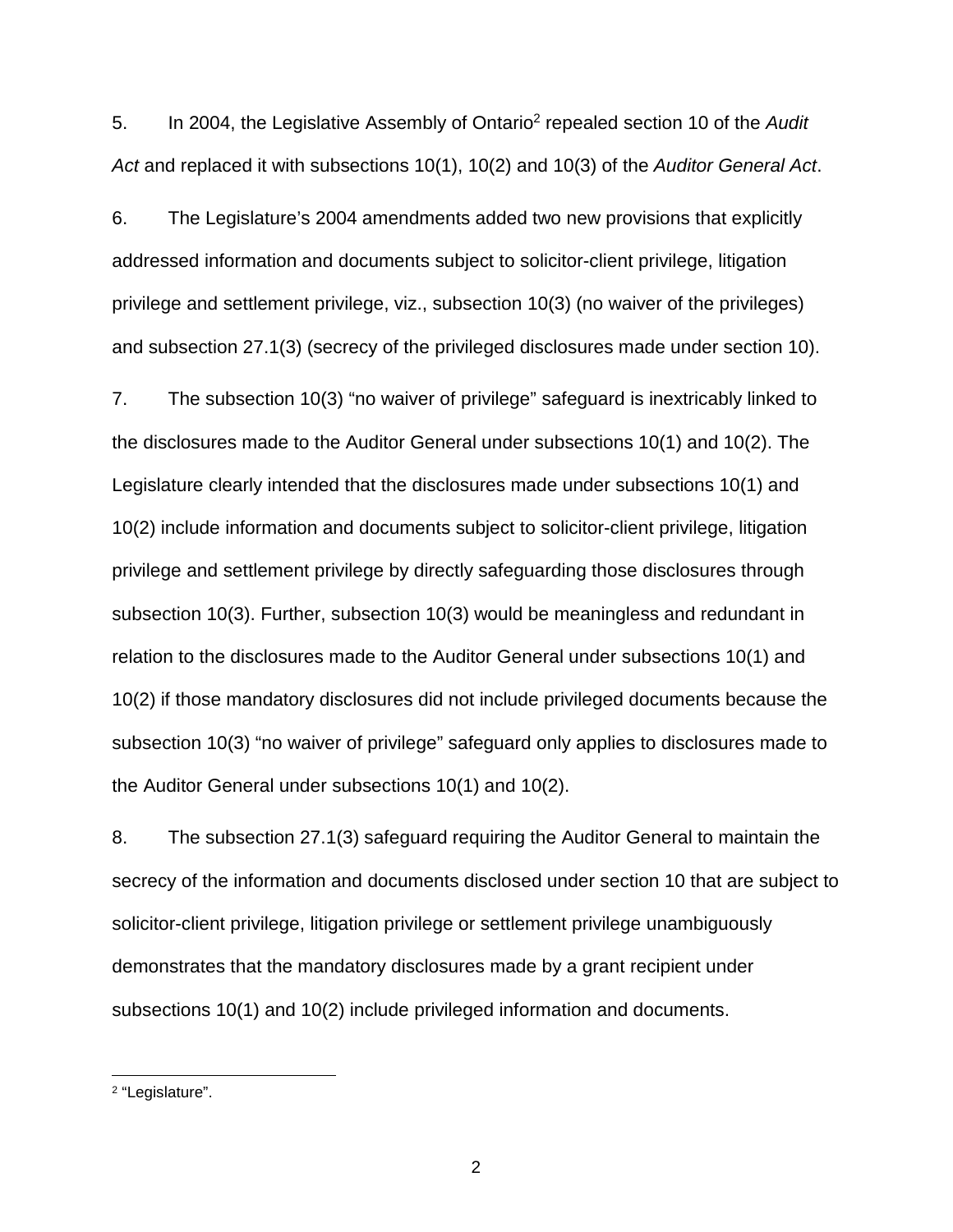9. The Auditor General and employees of the Office of the Auditor General<sup>3</sup> are prohibited by subsection 27.1(3) of the *Auditor General Act* from disclosing any information or document disclosed under section 10 that is subject to solicitor-client privilege, litigation privilege or settlement privilege, unless the holder of the privilege consents. The Legislature clearly intended that the mandatory disclosures made by a grant recipient under subsections 10(1) and 10(2) include privileged information and documents because subsection 27.1(3) unambiguously says so - "any information or document disclosed to the Auditor General under section 10 that is subject to solicitorclient privilege, litigation privilege or settlement privilege" must be kept secret.

10. An *indicia* of legislative intent to pierce a privilege is whether the Legislature put in place safeguards to ensure privileged documents are not disclosed in a manner that compromises the privilege. That is exactly what the Legislature's 2004 amendments did by adding two safeguards into the *Auditor General Act,* viz., subsection 10(3) (no waiver of the privileges) and subsection 27.1(3) (secrecy of the privileged disclosures made under section 10).

11. Section 10 of the *Auditor General Act* confers on the Auditor General a right to have free access to a grant recipient's privileged information and documents and imposes a duty and obligation on a grant recipient to give the Auditor General its privileged information and documents.

<sup>3</sup> Also referred to as the "OAGO".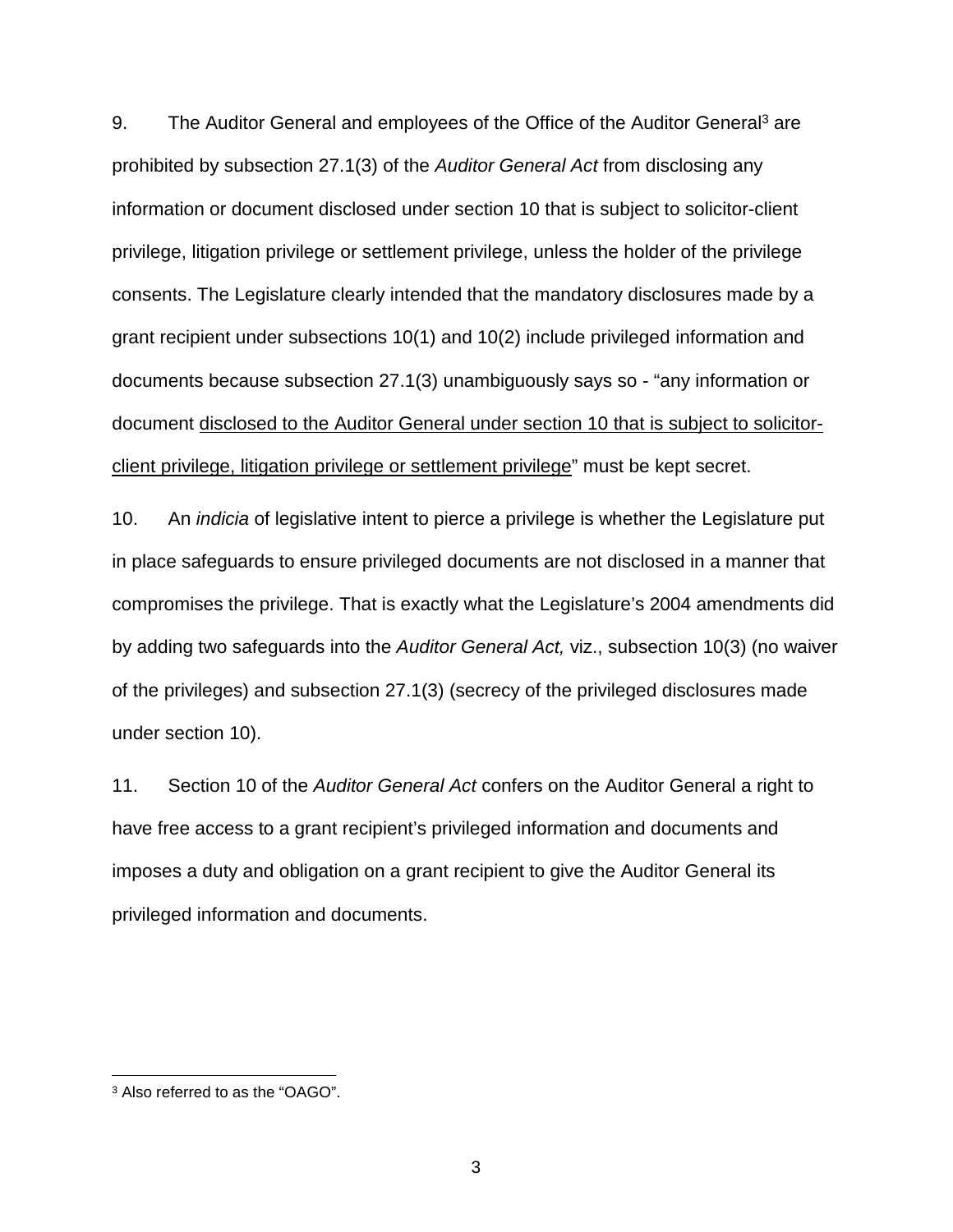#### **PART II – FACTS**

12. The Auditor General of Ontario is an Officer of the Legislative Assembly of Ontario.<sup>4</sup> The Office of the Auditor General is an independent, non-partisan Office of the Legislative Assembly of Ontario that serves the Members of Provincial Parliament and the people of Ontario.<sup>5</sup>

13. One of the roles of the Auditor General is to hold Public Sector and Broader Public Sector organizations (such as universities) accountable for financial responsibility and transparency.<sup>6</sup>

14. On April 28, 2021, the Standing Committee on Public Accounts passed a motion

requesting that the Auditor General conduct a value-for-money audit on the operations

of Laurentian University between 2010 to 2020. Value-for-money audits are a key part

of the Auditor General's mandate.<sup>7</sup>

15. Laurentian University has consistently denied the Auditor General access to its privileged information and records.<sup>8</sup> The President and Vice-Chancellor (Dr. Robert Haché) set out Laurentian University's interpretation of section 10 of the *Auditor General Act* in an email sent to the Assistant Auditor General:<sup>9</sup>

> "… the Auditor General does not have the right to access privileged information. The *Auditor General Act* allows, but does not require, an entity under audit to disclose privileged information to the Auditor General. The Act provides that, if such disclosure occurs, it is not a waiver of privilege, but, again, does not entitle the Auditor General to

<sup>4</sup> Affidavit of Bonnie Lysyk sworn on September 28, 2021, para 3, Application Record, page 21.

<sup>5</sup> Affidavit of Bonnie Lysyk sworn on September 28, 2021, para 4, Application Record, page 22.

<sup>6</sup> Affidavit of Bonnie Lysyk sworn on September 28, 2021, para 5, Application Record, page 22.

<sup>7</sup> Transcript of the cross-examination of Bonnie Lysyk, October 28, 2021, Q.13, p.6.

<sup>&</sup>lt;sup>8</sup> Affidavit of Bonnie Lysyk sworn on September 28, 2021, para 12, Application Record, page 23.

<sup>9</sup> Affidavit of Bonnie Lysyk sworn on September 28, 2021, para 12, Application Record, page 23; Exhibit "F", pages 74-75.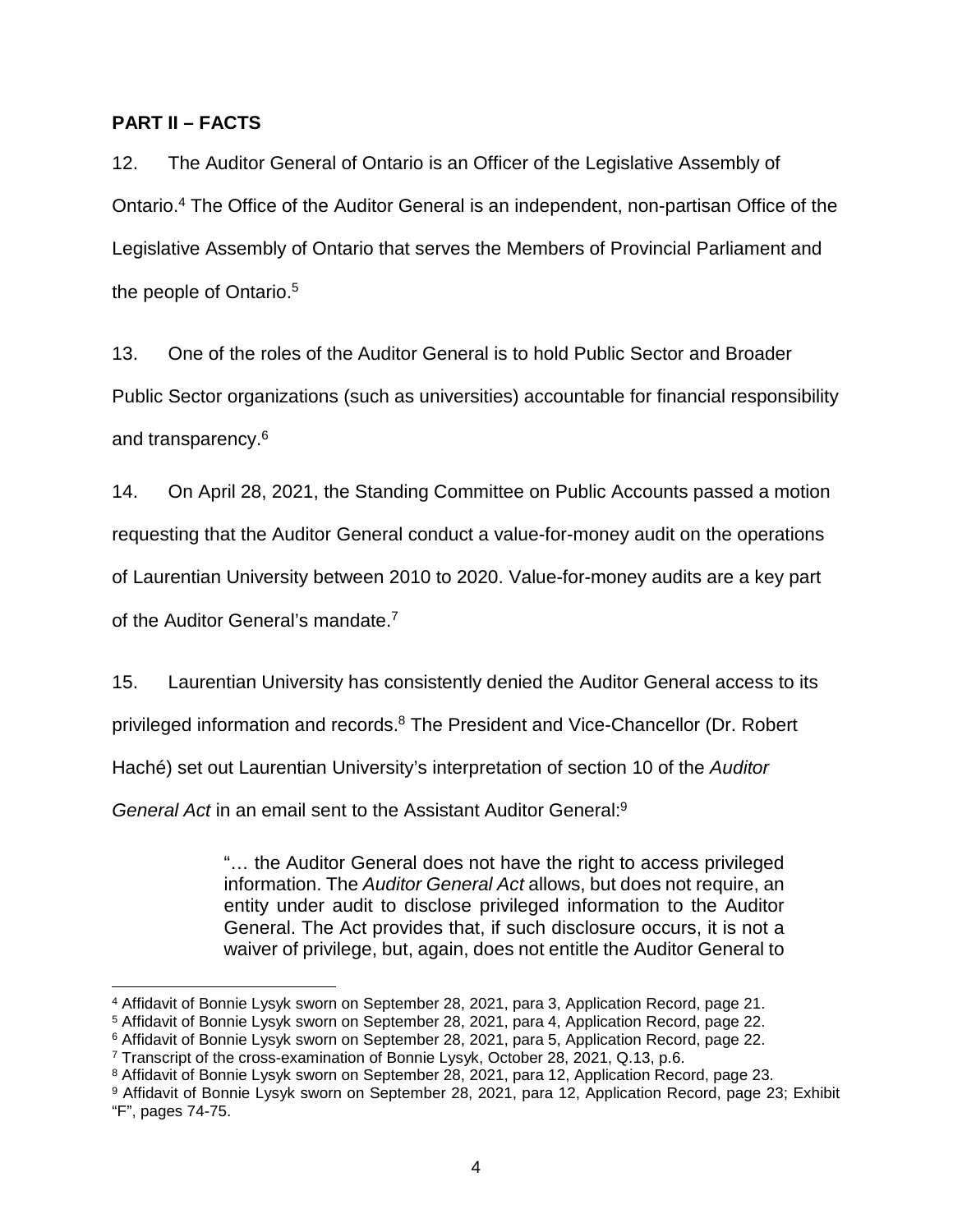such disclosure. Of course, the University may choose to disclose privileged information to the Auditor General, but that decision is the University's to make."

16. The Auditor General communicated very clearly to Laurentian University that draft reports are discussed with auditees and the OAGO respects privilege.<sup>10</sup>

17. The review of the draft report is an opportunity for the auditee to tell the OAGO whether anything is privileged.<sup>11</sup> If there is no waiver of privilege, privileged information is not included in the report.<sup>12</sup> The OAGO respects the issue of privilege, handles it appropriately and works closely with the auditee. The OAGO gets a sign off in a letter of representation from the auditee.<sup>13</sup> The OAGO has never had a letter of representation not signed.<sup>14</sup>

18. Laurentian University has created a culture of fear to talk to the OAGO.<sup>15</sup> The Office of the Auditor General is working to make things better for the people of Ontario. The Laurentian University situation is important to everybody. The value-for-money audit is not to impede Laurentian University, it is to help the University.<sup>16</sup> As well, as stated by MPP Toby Barrett before the Standing Committee on Public Accounts, "we also want to look forward and we want to ensure that something like this doesn't happen in another academic institution elsewhere."<sup>17</sup>

<sup>&</sup>lt;sup>10</sup> Transcript of the cross-examination of Bonnie Lysyk, October 28, 2021, Q. 97, p.31.

<sup>11</sup> Transcript of the cross-examination of Bonnie Lysyk, October 28, 2021, Q.184, p.56.

<sup>12</sup> Transcript of the cross-examination of Bonnie Lysyk, October 28, 2021, Q. 185, p. 57

<sup>13</sup> Transcript of the cross-examination of Bonnie Lysyk, October 28, 2021, Q. 169, p. 53.

<sup>&</sup>lt;sup>14</sup> Transcript of the cross-examination of Bonnie Lysyk, October 28, 2021, Q. 332, p.104.

<sup>15</sup> Transcript of the cross-examination of Bonnie Lysyk, October 28, 2021, Q. 311, p. 94.

<sup>16</sup> Transcript of the cross-examination of Bonnie Lysyk, October 28, 2021, Q. 148, p.46

<sup>17</sup> Affidavit of Bonnie Lysyk sworn on September 28, 2021, Exhibit "A", Application Record, page 37.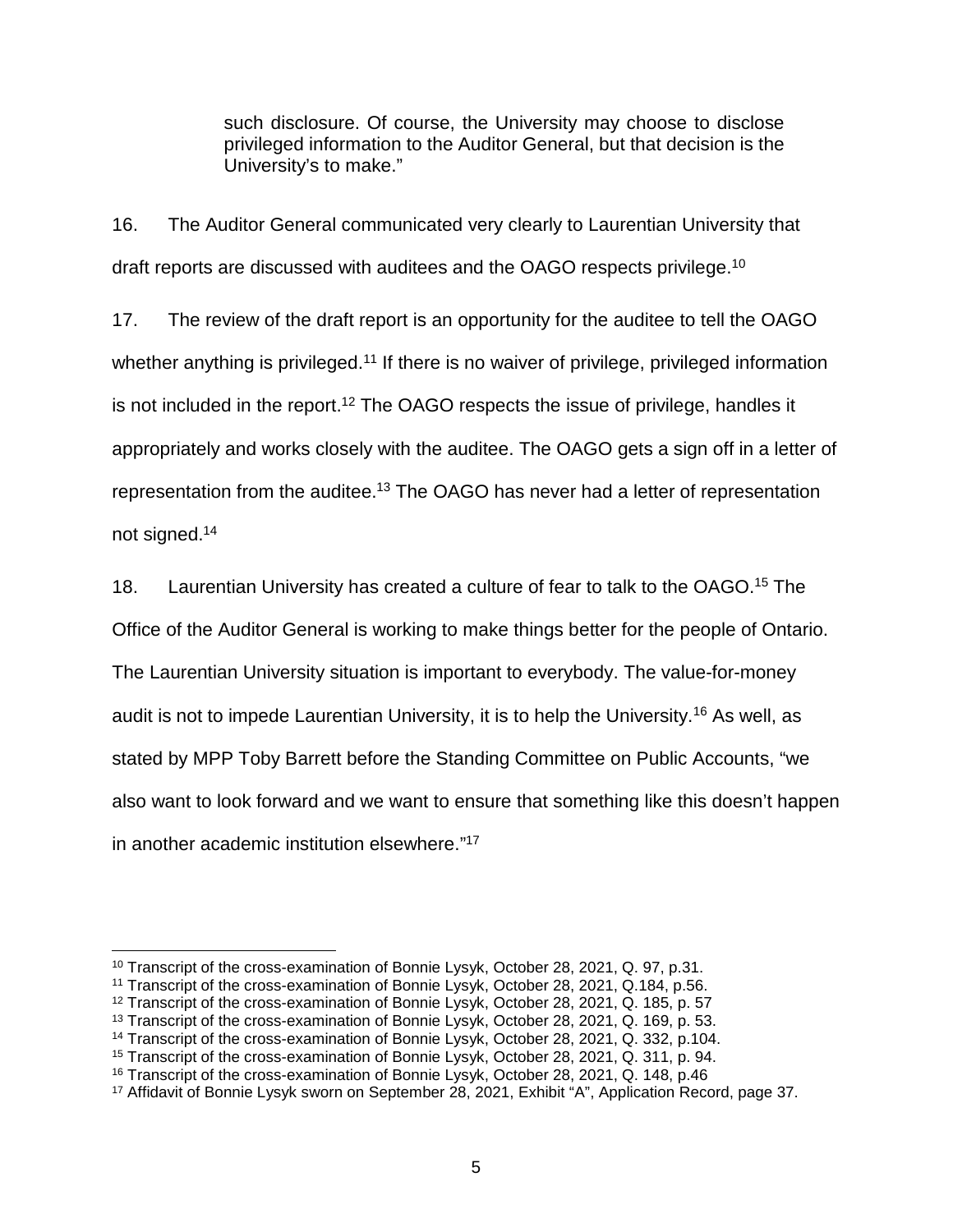#### **PART III – ISSUES**

 $\overline{a}$ 

19. This Application seeks a statutory interpretation of section 10 of the *Auditor General Act.*<sup>18</sup> The only issue is whether section 10 confers on the Auditor General of Ontario the authority to obtain privileged information and documents from a grant recipient.

It is submitted that sections 10 and 27.1 of the *Auditor General Act* expressly, clearly and unambiguously confer on the Auditor General the authority to obtain privileged information and documents from a grant recipient and a Broader Public Sector organization such as Laurentian University.

<sup>&</sup>lt;sup>18</sup> The parties' joint Memorandum to Chief Justice Morawetz dated September 27, 2021 stated at paragraph 2: "The only issue that will be raised in the Application is the statutory interpretation of s.10 of the *Auditor General Act*".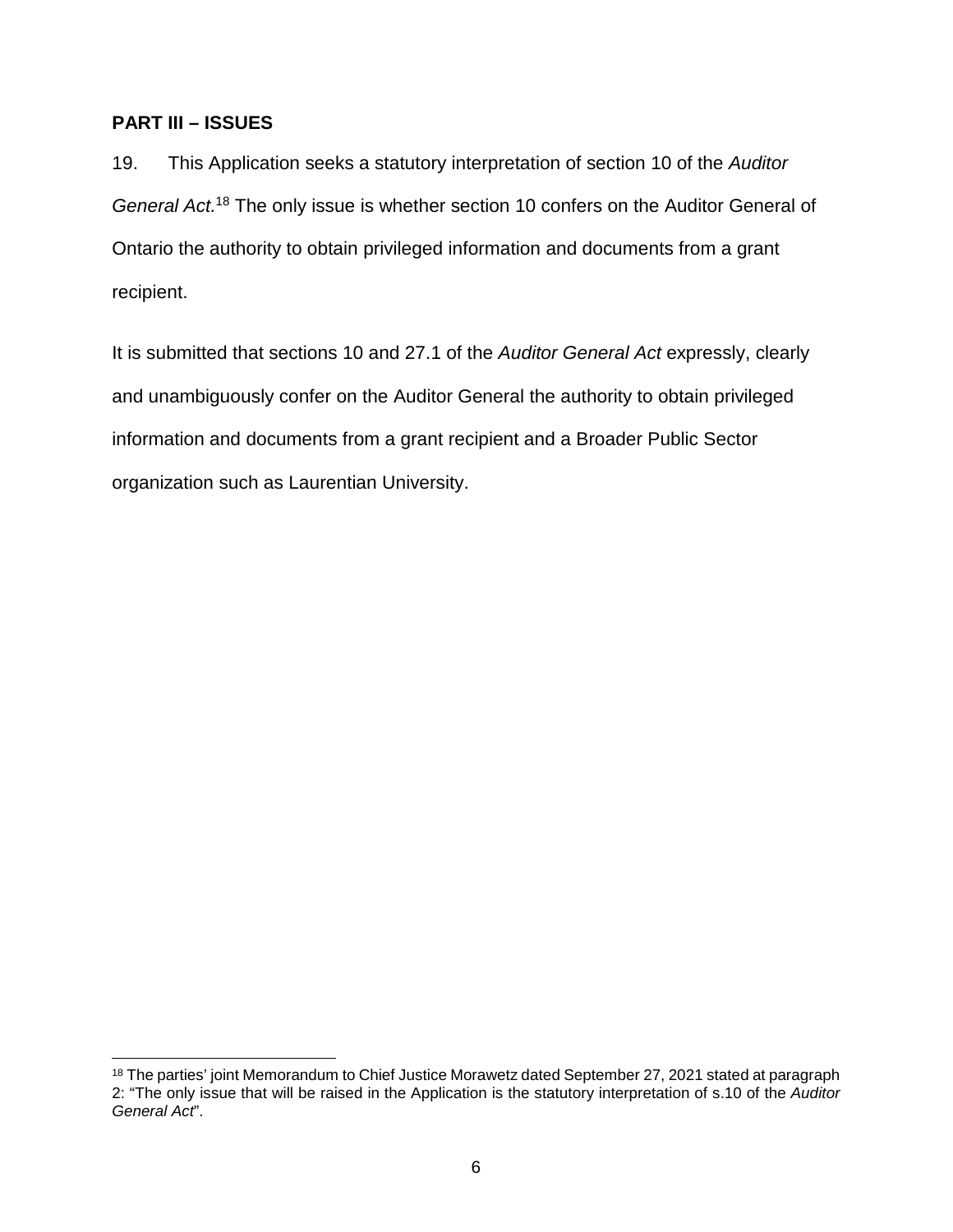## **PART IV – LAW AND ARGUMENT**

### **A. SECTION 10 OF THE AUDITOR GENERAL ACT CONFERS ON THE AUDITOR GENERAL THE AUTHORITY TO OBTAIN PRIVILEGED INFORMATION AND DOCUMENTS FROM A GRANT RECIPIENT**

#### **(a) Introduction**

20. Legislatures can pierce solicitor-client privilege by statute. However, the language of the provision must be explicit and evince a clear and unambiguous intent to do so.<sup>19</sup> Solicitor-client privilege cannot be set aside by inference.<sup>20</sup>

21. Express words are necessary to pierce solicitor-client privilege and open-textured

language will not be read to include solicitor-client documents.<sup>21</sup>

22. A Legislature does not necessarily have to use the term "solicitor-client privilege"

in order to abrogate the privilege. An abrogation of the privilege can be clear, explicit

and unequivocal where the Legislature uses another expression that can be interpreted

as referring unambiguously to the privilege. $22$ 

23. In the end, the effect of any statutory provision will depend on how clearly a legislative intention to affect the privilege is expressed.<sup>23</sup>

24. The Saskatchewan Court of Appeal held that the reference to "*any* privilege available at law" is clear and doubtless embraces solicitor-client privilege. In this regard, Saskatchewan's *The Local Authority Freedom of Information and Protection of Privacy* 

<sup>19</sup> *Alberta (Information and Privacy Commissioner) v University of Calgary*, [2016 SCC 53,](https://canlii.ca/t/gvskr) per Côté J. at para 71 [*University of Calgary*], Applicant's Book of Authorities ("**BOA**") at Tab 1. <sup>20</sup> *Ibid* at paras 2, 28.

<sup>21</sup> *Canada (Privacy Commissioner) v Blood Tribe Department of Health*, [2008 SCC 44](https://canlii.ca/t/1zhmr) at para 11 [*Blood Tribe*], BOA at Tab 2.

<sup>22</sup> *Lizotte v Aviva Insurance Company of Canada,* [2016 SCC 52 a](https://canlii.ca/t/gvskp)t para 61, BOA at Tab 3.

<sup>&</sup>lt;sup>23</sup> University of Saskatchewan v Saskatchewan (Information and Privacy Commissioner), [2018 SKCA 34](https://canlii.ca/t/hs46n) at paras 31, 34 [*University of Saskatchewan*], BOA at Tab 4.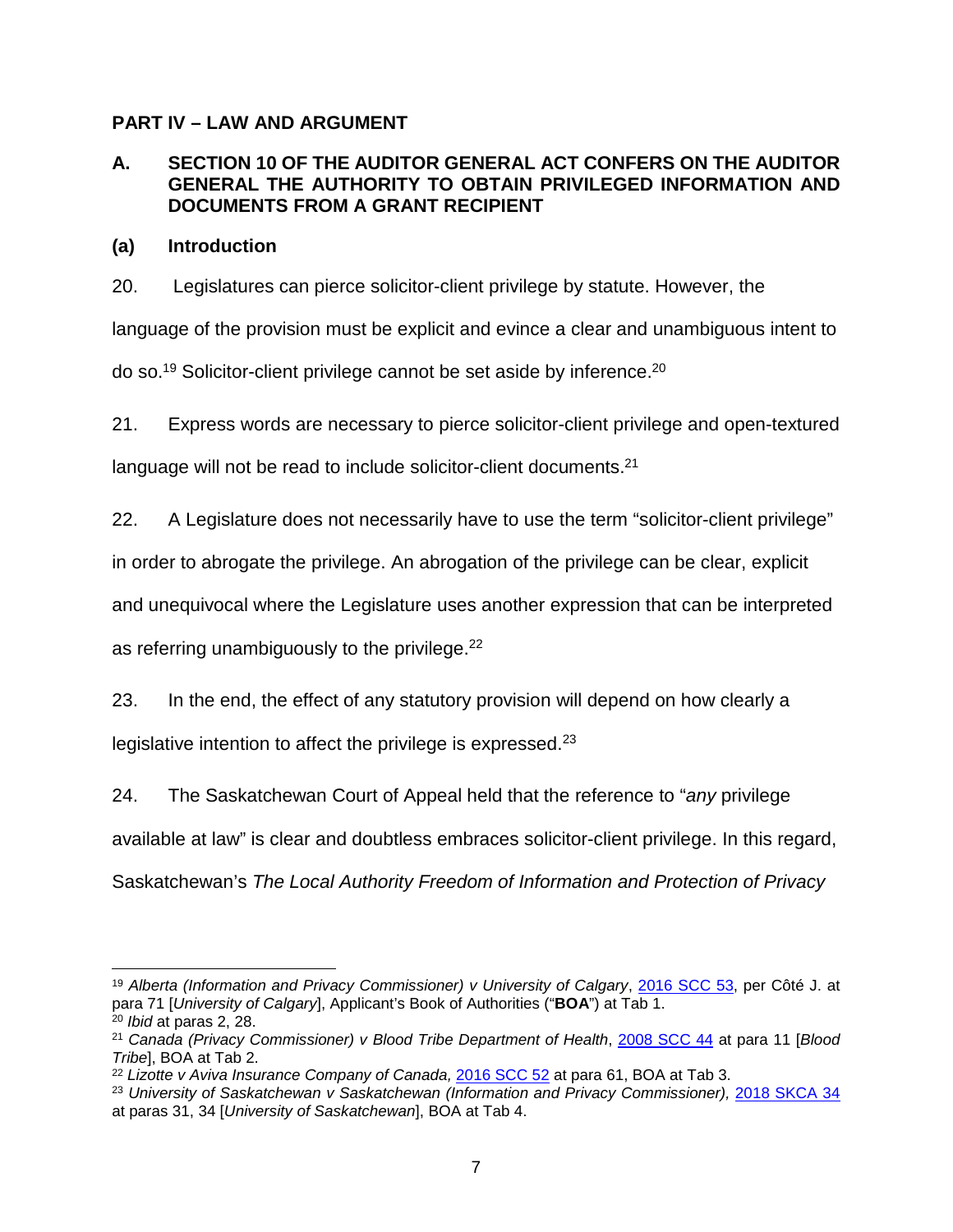*Act* is very different than Alberta's *Freedom of Information and Protection of Privacy Act* considered by the Supreme Court of Canada in *University of Calgary.*<sup>24</sup>

#### **(b) The 2004 Amendments To The** *Audit Act*

25. In 2004, the Legislature repealed section 10 of the *Audit Act* and replaced it with subsections 10(1), 10(2), and 10(3) of the *Auditor General Act*.

26. The Legislature added two new provisions to the *Auditor General Act* that explicitly address information and documents subject to solicitor-client privilege, litigation privilege and settlement privilege, viz., subsection 10(3) (no waiver of the privileges) and subsection 27.1(3) (secrecy of the privileged disclosures made under section 10).

27. The 2004 amendments also added into subsection 10(2) that the Auditor General "is entitled to have free access" to *inter alia* an auditee's files and all other papers, things or property (compared to "the Auditor shall be given access" accorded by former section 10 of the *Audit Act*).

28. Sections 10 and 27.1 are not general open-textured provisions. The Legislature turned its mind to the specific issues of solicitor-client privilege, litigation privilege and settlement privilege and was alive to the significance of those privileges when it amended the *Audit Act* in 2004 by enacting new subsections 10(3) and 27.1(3) and entitling the Auditor General to have free access to *inter alia* an auditee's files and all other papers, things or property.

<sup>24</sup> *[Ibid,](https://canlii.ca/t/hs46n)* at paras 37-38, BOA at Tab 4.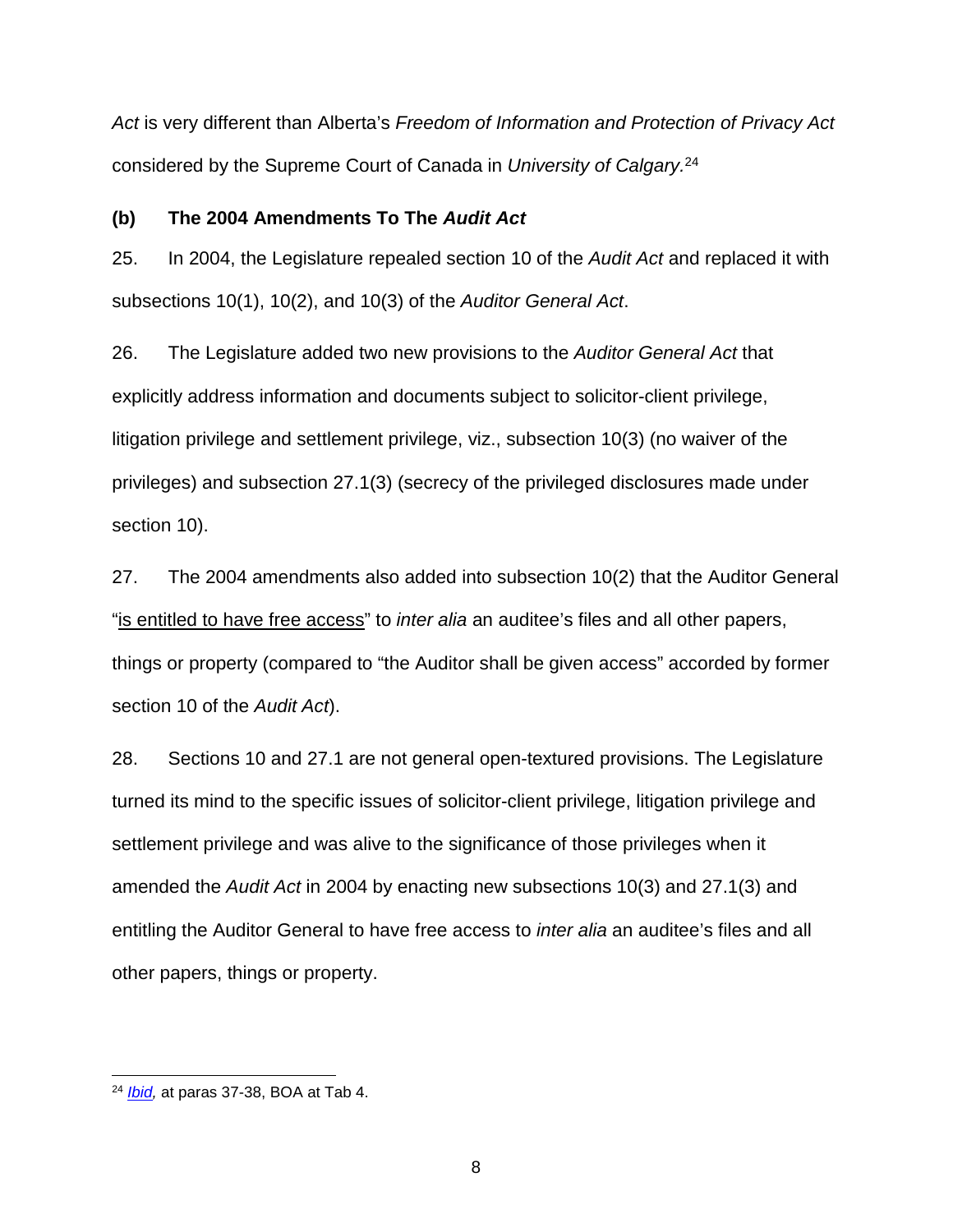**(c) The Disclosures Made Under Subsection 10(1) And 10(2) Do Not Constitute A Waiver Of Solicitor-Client Privilege, Litigation Privilege And Settlement Privilege**

29. Section 10 of the *Auditor General Act* must be read in its entire context, in its

grammatical and ordinary sense harmoniously with the scheme of the Act, the object of

the Act, and the intention of Parliament.<sup>25</sup> In *Canada (Minister of Citizenship) v Vavilov*<sup>26</sup>

the modern approach to statutory interpretation was summarized as requiring

consideration of the "text, context and purpose of the legislation".

30. Subsection 10(1) of the *Auditor General Act* requires that a grant recipient "shall

give the Auditor General" the information that the Auditor General believes is necessary

to perform the audit:

## **Duty to furnish information**

Every ministry of the public service, every agency of the Crown, every Crown controlled corporation and every grant recipient shall give the Auditor General the information regarding its powers, duties, activities, organization, financial transactions and methods of business that the Auditor General believes to be necessary to perform his or her duties under this Act.

## **Obligation de fournir des renseignements**

Les ministères de la fonction publique, les organismes de la Couronne, les sociétés contrôlées par la Couronne et les bénéficiaires de subventions donnent au vérificateur général les renseignements concernant leurs pouvoirs, leurs fonctions, leurs activités, leur structure, leurs opérations financières et leur mode de fonctionnement que celui-ci estime nécessaires pour exercer les fonctions que lui attribue la présente loi.

 $\overline{a}$ <sup>25</sup> *Canada (Attorney General) v Thouin*, [2017 SCC 46](https://canlii.ca/t/h6cf9) at para 26, BOA at Tab 5; *1704604 Ontario Ltd v Pointes Protection Association*, [2020 SCC 22](https://canlii.ca/t/j9kjz) at para 6, BOA at Tab 6.

<sup>26</sup> *Canada (Minister of Citizenship and Immigration) v Vavilov*, [2019 SCC 65](https://canlii.ca/t/j46kb) at para 118, BOA at Tab 7.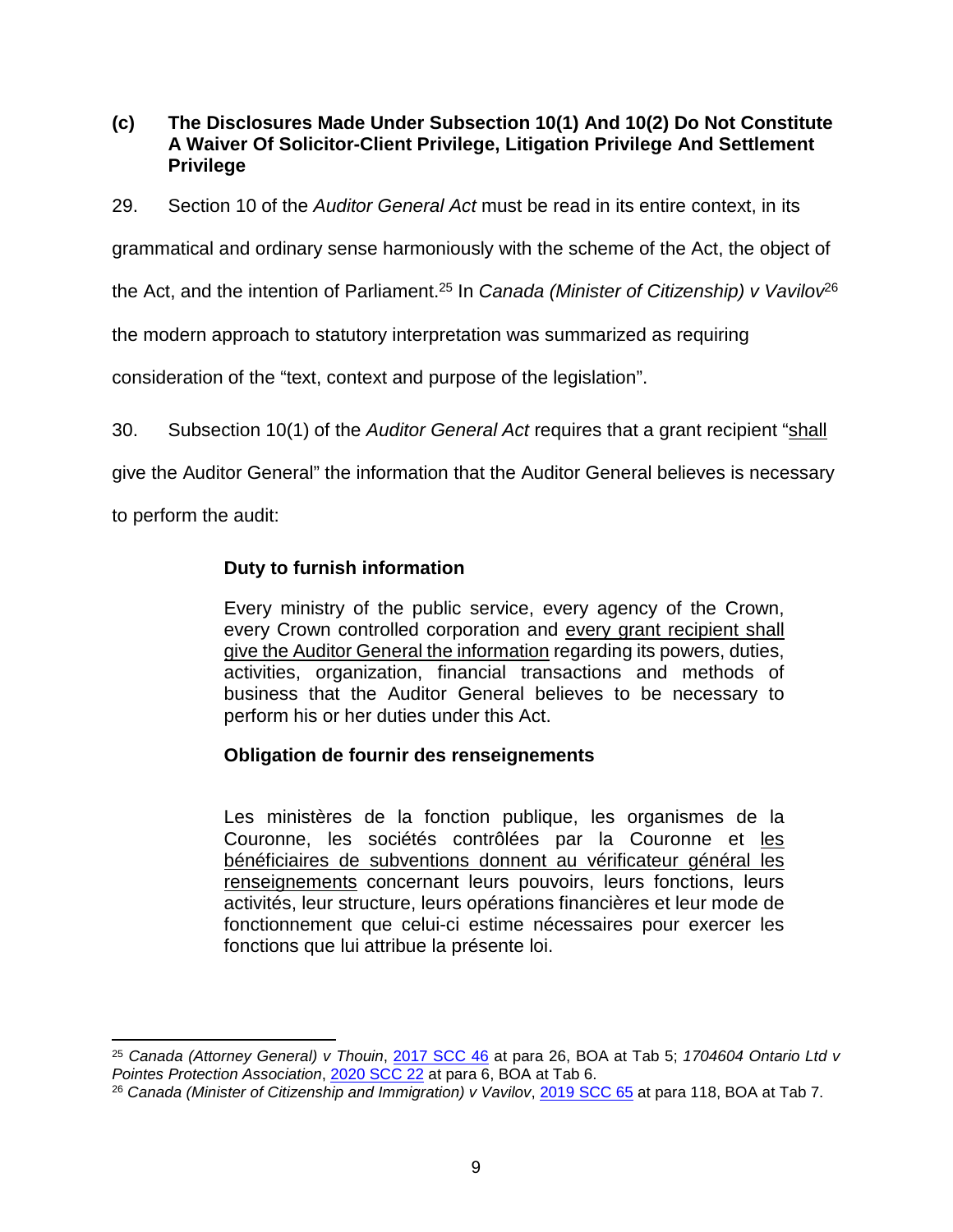31. A grant recipient's mandatory duty and obligation to give information to the

Auditor General is followed by subsection 10(2) which provides that the Auditor General

is "entitled to have free access" to *inter alia* an auditee's files and all other papers,

things or property belonging to or used by a grant recipient:

## **Access to records**

The Auditor General is entitled to have free access to all books, accounts, financial records, electronic data processing records, reports, files and all other papers, things or property belonging to or used by a ministry, agency of the Crown, Crown controlled corporation or grant recipient, as the case may be, that the Auditor General believes to be necessary to perform his or her duties under this Act.

## **Accès aux dossiers**

Le vérificateur général a le droit d'avoir libre accès à tous les livres, comptes, registres financiers, fichiers informatiques, rapports, dossiers ainsi qu'à tout autre document, objet ou bien qui appartiennent aux ministères, aux organismes de la Couronne, aux sociétés contrôlées par la Couronne ou aux bénéficiaires de subventions, selon le cas, ou qu'ils utilisent, et que le vérificateur général estime nécessaires pour exercer les fonctions que lui attribue la présente loi.

32. Subsection 10(3) directly safeguards the mandatory disclosures made to the

Auditor General under subsections 10(1) and 10(2) by providing that those disclosures

do not constitute a waiver of privilege:

## **No waiver of privilege**

A disclosure to the Auditor General under subsection (1) or (2) does not constitute a waiver of solicitor-client privilege, litigation privilege or settlement privilege.

## **Non une renonciation à un privilège**

Une divulgation faite au vérificateur général en application du paragraphe (1) ou (2) ne constitue pas une renonciation au privilège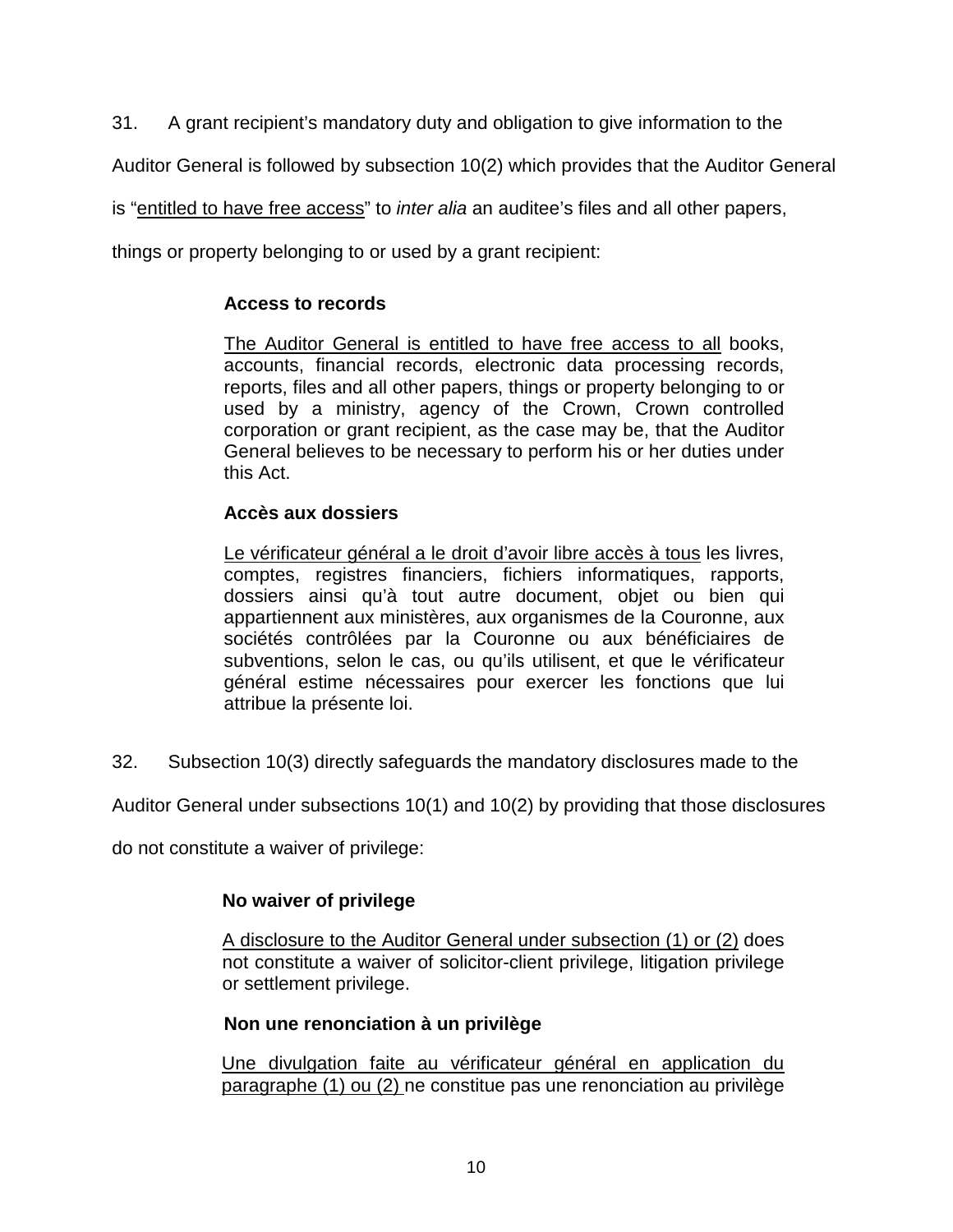du secret professionnel de l'avocat, au privilège lié au litige ou au privilège à l'égard des négociations en vue d'un règlement.

33. The "no waiver of privilege" safeguard provided by subsection 10(3) is inextricably linked to the disclosures made to the Auditor General under subsections 10(1) and 10(2). The Legislature clearly intended that disclosures made under subsections 10(1) and 10(2) include information and documents subject to solicitorclient privilege, litigation privilege and settlement privilege by directly safeguarding those disclosures through subsection 10(3).

34. The disclosures made to the Auditor General under subsections 10(1) and 10(2) are mandatory, not voluntary choices that lie in the hands of a grant recipient. Contrary to Laurentian University President Haché's interpretation of section 10, an auditee is not provided a choice by section 10 to consent to the disclosure of privileged documents*.*  Had the Legislature intended to require a grant recipient's consent for the disclosures made under subsections 10(1) and 10(2), the Legislature would have expressly said so as it did in subsection 27.1(3) ("… unless the person has the consent of each holder of the privilege").

35. An interpretation that the disclosures made under subsections 10(1) and 10(2) do not include a grant recipient's privileged information and documents would be absurd because subsection 10(3) speaks directly to the privileges attaching to those disclosures ("A disclosure to the Auditor General under subsection (1) or (2) does not constitute a waiver of the solicitor-client privilege, litigation privilege or settlement privilege").

11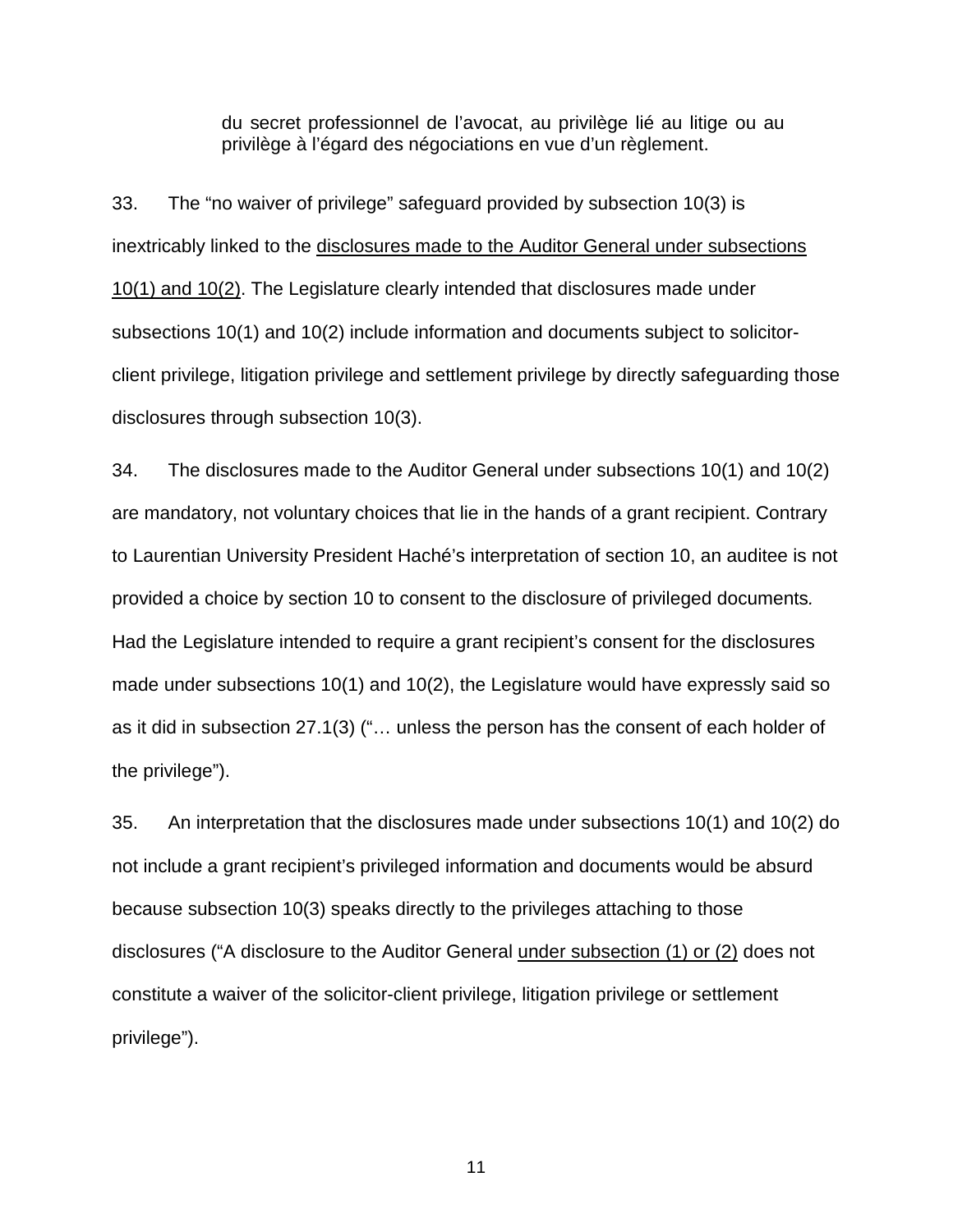36. Further, every word in a statute is presumed to make sense and to have a specific role to play in advancing the legislative purpose. This presumption against tautology means that Courts should avoid adopting an interpretation that renders any portion of a statute meaningless or redundant.<sup>27</sup> Subsection 10(3) would be rendered meaningless and redundant in relation to the disclosures made to the Auditor General under subsections 10(1) and 10(2) if those mandatory disclosures did not include privileged documents because the subsection 10(3) "no waiver of privilege" safeguard only applies to disclosures made to the Auditor General under subsections 10(1) and 10(2).

#### **(d) The Auditor General Must Preserve The Secrecy Of Any Document Disclosed Under Section 10 That Is Subject To Solicitor-Client Privilege, Litigation Privilege Or Settlement Privilege - Subsection 27.1 (3)**

37. Subsection 27(2) of the former *Audit Act* imposed a secrecy obligation on the

Provincial Auditor, but in stark contrast to subsection 27.1(3) of the *Auditor General Act,* 

subsection 27(2) of the *Audit Act* did not include any reference to solicitor-client

privilege, litigation privilege or settlement privilege. Subsection 27(2) of the *Audit Act*

provided:

#### **Information confidential**

The Auditor, the Assistant Auditor and each person employed in the Office of the Auditor or appointed to assist the Auditor for a limited period of time or in respect of a particular matter shall preserve secrecy with respect to all matters that come to his or her knowledge in the course of his or her employment or duties under this Act and shall not communicate any such matters to any person, except as may be required in connection with the administration of this Act or

 <sup>27</sup> *Placer Dome Canada Ltd v Ontario (Minister of Finance)*, [2006 SCC 20](https://canlii.ca/t/1nb6r) at para 45, citing Ruth Sullivan, *Driedger on the Construction of Statutes*, 3rd ed (Toronto: Butterworths, 1994) at 159, BOA at Tab 8.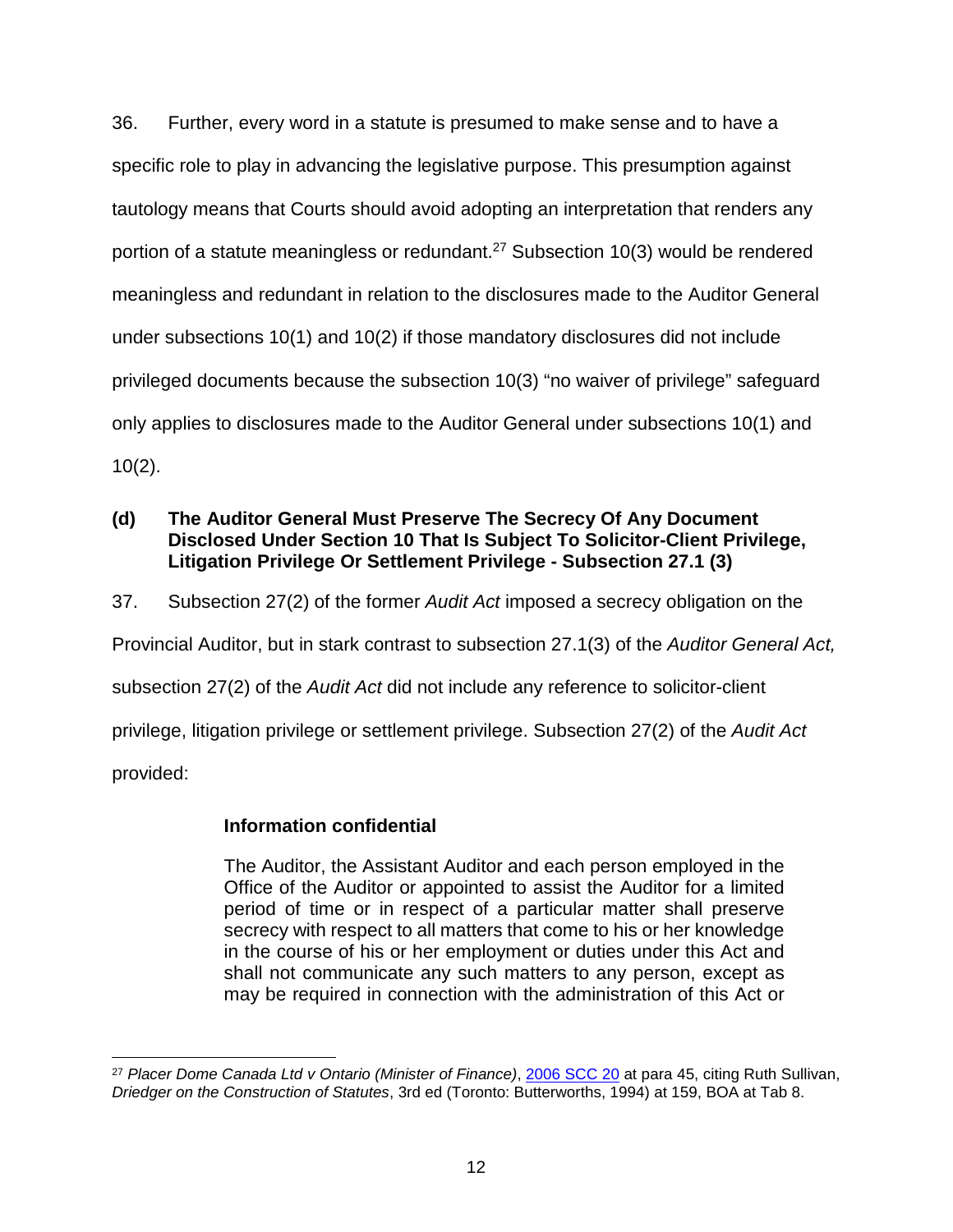any proceedings under this Act or under the *Criminal Code* (Canada).

38. The Legislature clearly intended that the disclosures made to the Auditor General

under section 10 of the *Auditor General Act* include privileged information and

documents because subsection 27.1(3) unambiguously says so:

#### **Duty of Confidentiality**

A person required to preserve secrecy under subsection (1) shall not disclose any information or document disclosed to the Auditor General under section 10 that is subject to solicitor-client privilege, litigation privilege or settlement privilege unless the person has the consent of each holder of the privilege.

#### **Obligation de garder le secret**

La personne tenue au secret en application du paragraphe (1) ne doit divulguer aucun renseignement ni document divulgué au vérificateur général en application de l'article 10 qui est assujetti au privilège du secret professionnel de l'avocat, au privilège lié au litige ou au privilège à l'égard des négociations en vue d'un règlement, sauf si la personne a obtenu le consentement de chaque titulaire du privilège.

39. The Legislature imposed a secrecy obligation on the Auditor General and the

OAGO staff over information and documents disclosed under section 10 that are subject

to solicitor-client privilege, litigation privilege or settlement privilege because the

disclosures under subsections 10(1) and 10(2) include a grant recipient's privileged

information and documents. An interpretation that disclosures under subsections 10(1)

and 10(2) do not include privileged information and documents flies in the face of the

express words in subsection 27.1(3) that mandate secrecy over information and

documents "disclosed to the Auditor General under section 10 that is subject to solicitor-

client privilege, litigation privilege or settlement privilege".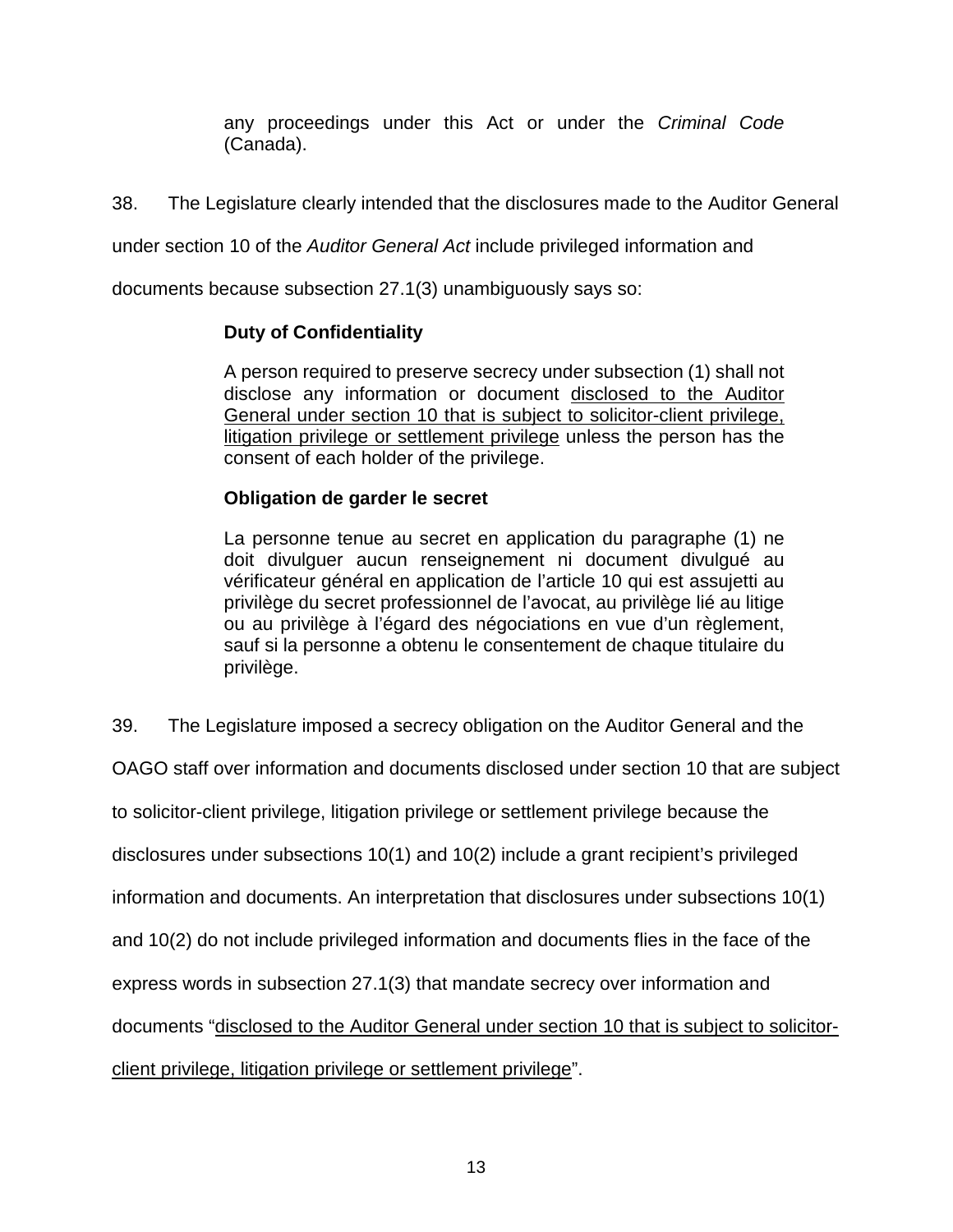**(e) The Legislature Added Two Safeguards To Ensure Privileged Information And Documents Are Not Disclosed In A Manner That Compromises The Privileges** 

40. An *indicia* of legislative intent to pierce solicitor-client privilege is whether the

Legislature put in place safeguards to ensure that privileged documents are not

disclosed in a manner that compromises the substantive right. The Supreme Court of

Canada held in *University of Calgary*: 28

…given its fundamental importance, one would expect that if the legislature had intended to set aside solicitor-client privilege, it would have legislated certain safeguards to ensure that solicitor-client privileged documents are not disclosed in a manner that compromises the substantive right. In addition, there is no provision in *FOIPP* addressing whether disclosure of solicitor-client privileged documents to the Commissioner constitutes a waiver of privilege with respect to any other person. The absence from *FOIPP* of any guidance on when and to what extent solicitor-client privilege may be set aside suggests that the legislature did not intend to pierce the privilege.

41. Unlike the legislation in issue in *University of Calgary,* the *Auditor General Act*  contains two safeguards that ensure that privileged documents are not disclosed in a manner that compromises the privileges. Subsection 10(3) ensures that privileged information and documents disclosed to the Auditor General under section 10 does not constitute a waiver of privilege. Subsection 27.1(3) ensures that the Auditor General and the OAGO maintain the secrecy of privileged documents disclosed under section 10 of the *Auditor General Act*. These safeguards demonstrate that the Legislature intended to pierce the privileges.

 <sup>28</sup> *University of Calgary*, *[supra](https://canlii.ca/t/gvskr)* note 19 at para 58, BOA at Tab 1.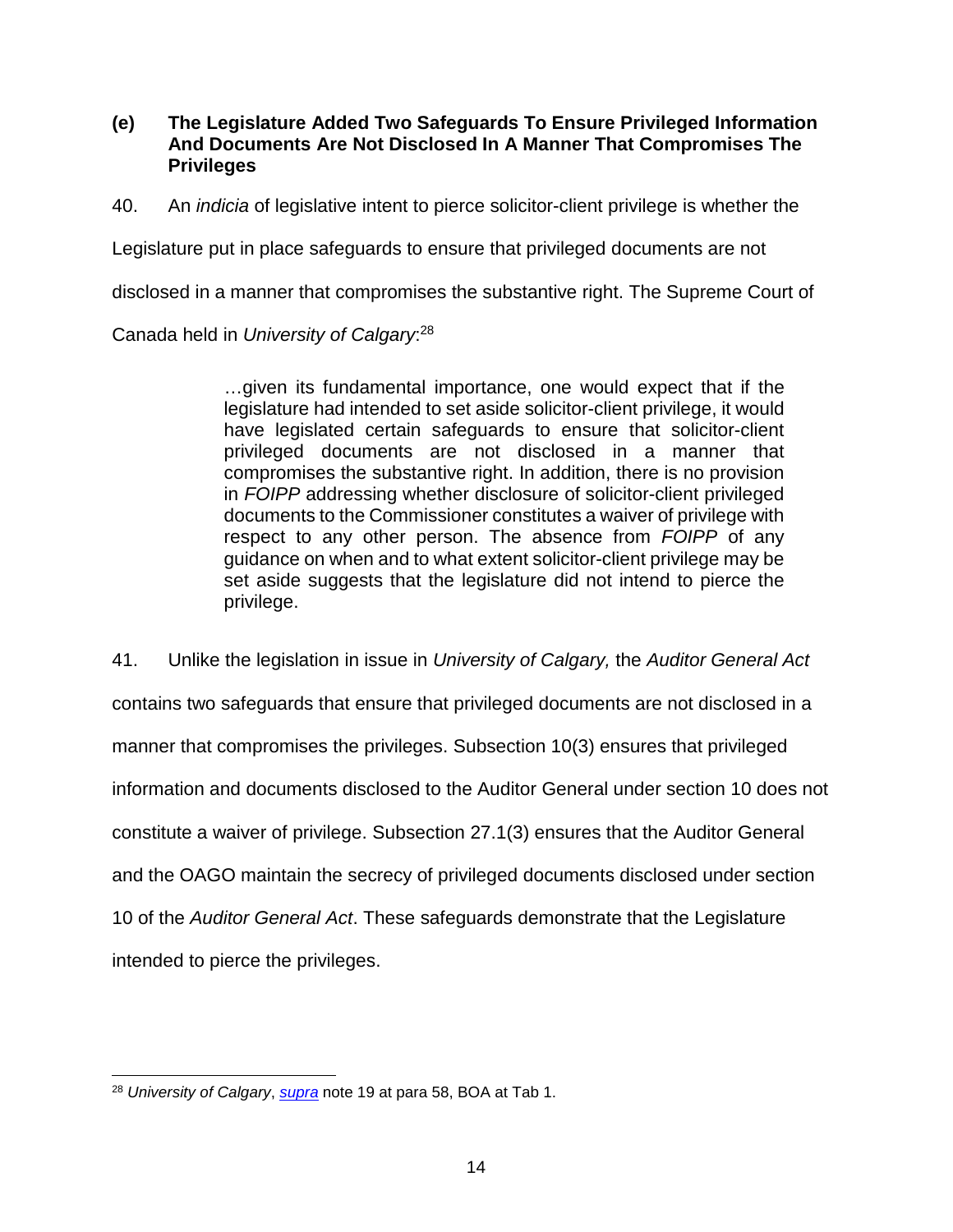## **B. THE LEGISLATIVE EVOLUTION OF SECTION 10 OF THE** *AUDITOR GENERAL ACT*

42. The legislative evolution of section 10 of the *Auditor General Act* demonstrates a

clear legislative intent to abrogate solicitor-client privilege, litigation privilege and

settlement privilege for the purposes of the mandatory disclosures made to the Auditor

General under subsections 10(1) and 10(2).

43. The precursor to section 10 of the *Auditor General Act* was introduced in 1950

by Bill 90, *The Audit Act, 1950*, SO 1950, c 5, section 9:

Every department of the public service shall furnish the Auditor with such information regarding its powers, duties, activities, organization, financial transactions and methods of business as he may from time to time require, and the Auditor shall have access to all books, accounts, financial records, reports, files and all other papers, things or property belonging to or in use by the department and necessary to facilitate the audit and shall be afforded every facility for verifying transactions with the balances or securities held by depositaries, fiscal agents and custodians.

44. In the 1960s, section 7 of *The Audit Act*, RSO 1960, c 27 read:

Every department of the public service shall furnish the Auditor with such information regarding its powers, duties, activities, organization, financial transactions and methods of business as he from time to time requires, and the Auditor shall have access to all books, accounts, financial records, reports, files and all other papers, things or property belonging to or in use by the department and necessary to facilitate the audit and shall be afforded every facility for verifying transactions with the balances or securities held by depositaries, fiscal agents or custodians.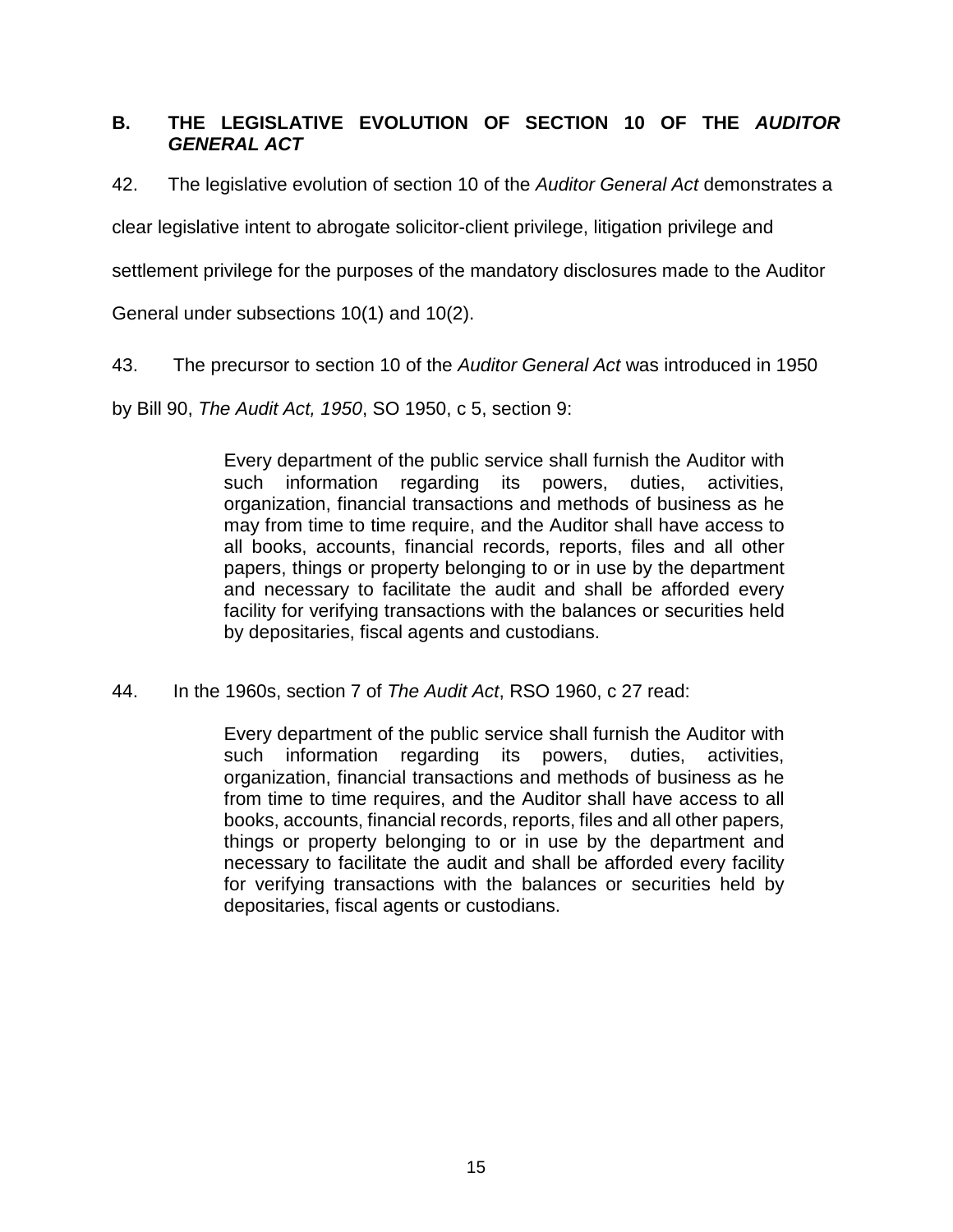#### 45. In the 1970s, section 7 of *The Audit Act*, RSO 1970, c 36 read:

Every department of the public service shall furnish the Auditor with such information regarding its powers, duties, activities, organization, financial transactions and methods of business as he from time to time requires, and the Auditor shall be given access to all books, accounts, financial records, reports, files and all other papers, things or property belonging to or in use by the department and necessary to facilitate the audit and shall be afforded every facility for verifying transactions with the balances or securities held by depositaries, fiscal agents or custodians.

46. The wording of section 10 as it existed immediately prior to the 2004

amendments to the *Audit Act*, was introduced in 1977 by Bill 43 (*An Act to revise the* 

*Audit Act*, SO 1977, c 61). Section 10 of *The Audit Act*, *1977* read:

Every ministry of the public service, every agency of the Crown and every Crown controlled corporation shall furnish the Auditor with such information regarding its powers, duties, activities, organization, financial transactions and methods of business as the Auditor from time to time requires, and the Auditor shall be given access to all books, accounts, financial records, reports, files and all other papers, things or property belonging to or in use by the ministry, agency of the Crown or Crown controlled corporation and necessary to the performance of the duties of the Auditor under this Act.

47. In 2004, the Legislature amended the *Audit Act* by way of Bill 18 (*Audit Statute* 

*Law Amendment Act, 2004,* SO 2004, c 17) and renamed the *Audit Act* the *Auditor* 

*General Act*. Bill 18 received Royal Assent on November 30, 2004.

48. Bill 18 added section 9.1 of the *Auditor General Act,* authorizing the Auditor

General to conduct special audits of grant recipients.

49. Bill 18 repealed section 10 of the *Audit Act*, RSO 1990, c A 35 and replaced it

with the subsections 10(1), 10(2) and 10(3) of the *Auditor General Act*.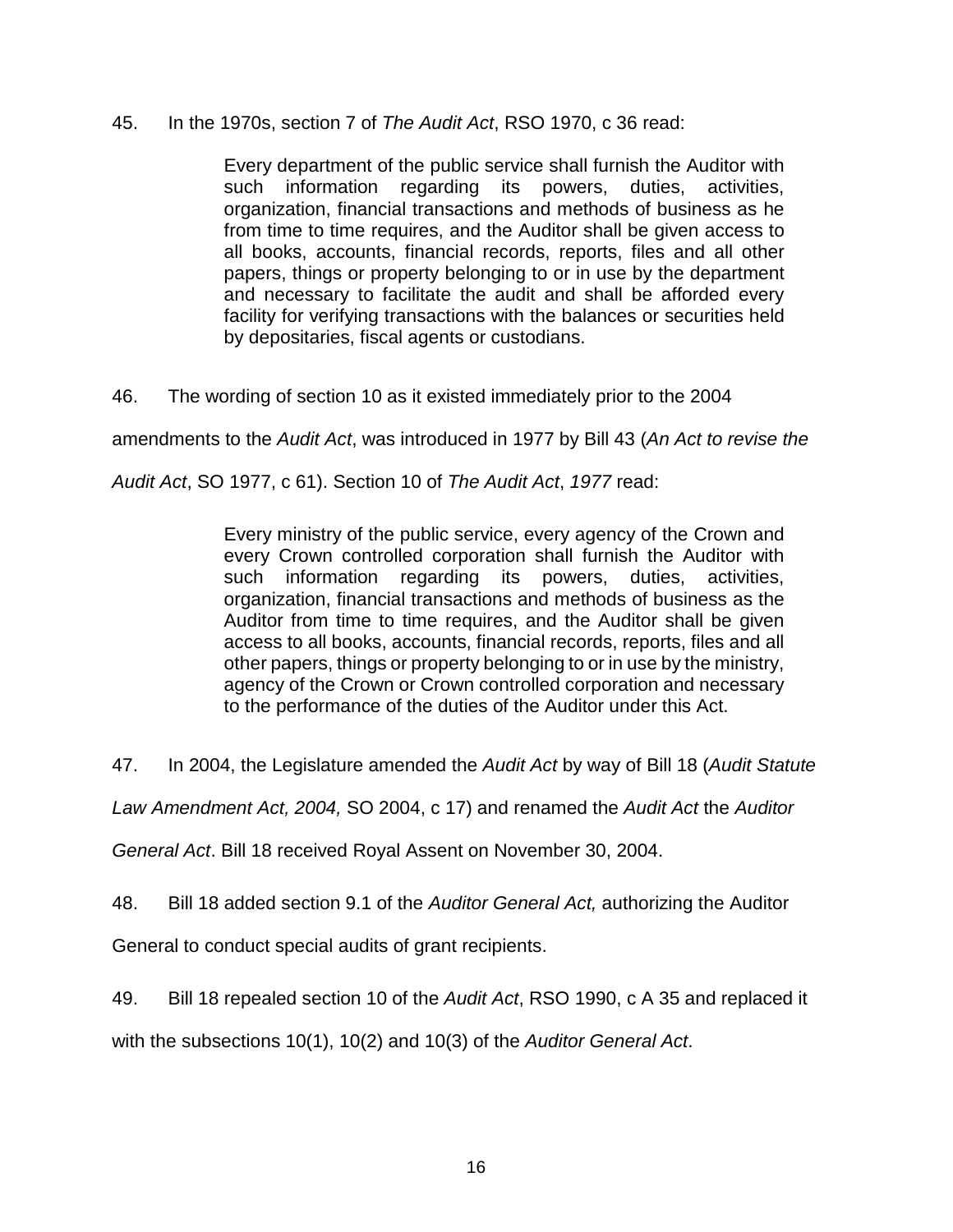50. Bill 18 added a new subsection 10(3) into the Act: "A disclosure to the Auditor General under subsection (1) or (2) does not constitute a waiver of solicitor-client privilege, litigation privilege or settlement privilege".

51. Bill 18 added a new subsection 27.1(3) into the Act:

A person required to preserve secrecy under subsection (1) shall not disclose any information or document disclosed to the Auditor General under section 10 that is subject to solicitor-client privilege, litigation privilege or settlement privilege unless the person has the consent of each holder of the privilege.

52. Bill 18 added into subsection 10(2) that the Auditor General "is entitled to have free" access to *inter alia* an auditee's files and all other papers, things or property.

53. The 2004 amendments to the *Audit Act* explicitly dealt with an auditee's

mandatory disclosure to the Auditor General of information or documents subject to

solicitor-client privilege, litigation privilege or settlement privilege and demonstrate that

the Legislature intended to pierce a grant recipient's privileges.

# **C. LEGISLATIVE HISTORY - HANSARD DEBATES (BILL 18)**

54. The Court can consider Hansard debates to ascertain the background and

purpose of legislation. In *Canadian National Railway v Canada (Attorney General)*<sup>29</sup> the

Supreme Court of Canada addressed the use of Hansard evidence as follows:

"This Court has observed that, while Hansard evidence is admitted as relevant to the background and purpose of the legislation, courts must remain mindful of the limited reliability and weight of such evidence…Hansard references may be relied on as evidence of the background and purpose of the legislation or, in some cases, as direct evidence of purpose…Here, Hansard is advanced as evidence of legislative intent. However, such references will not be helpful in

 <sup>29</sup> *Canadian National Railway Co v Canada (Attorney General)*, [2014 SCC 40](https://canlii.ca/t/g6z0w) at para 47, BOA at Tab 9.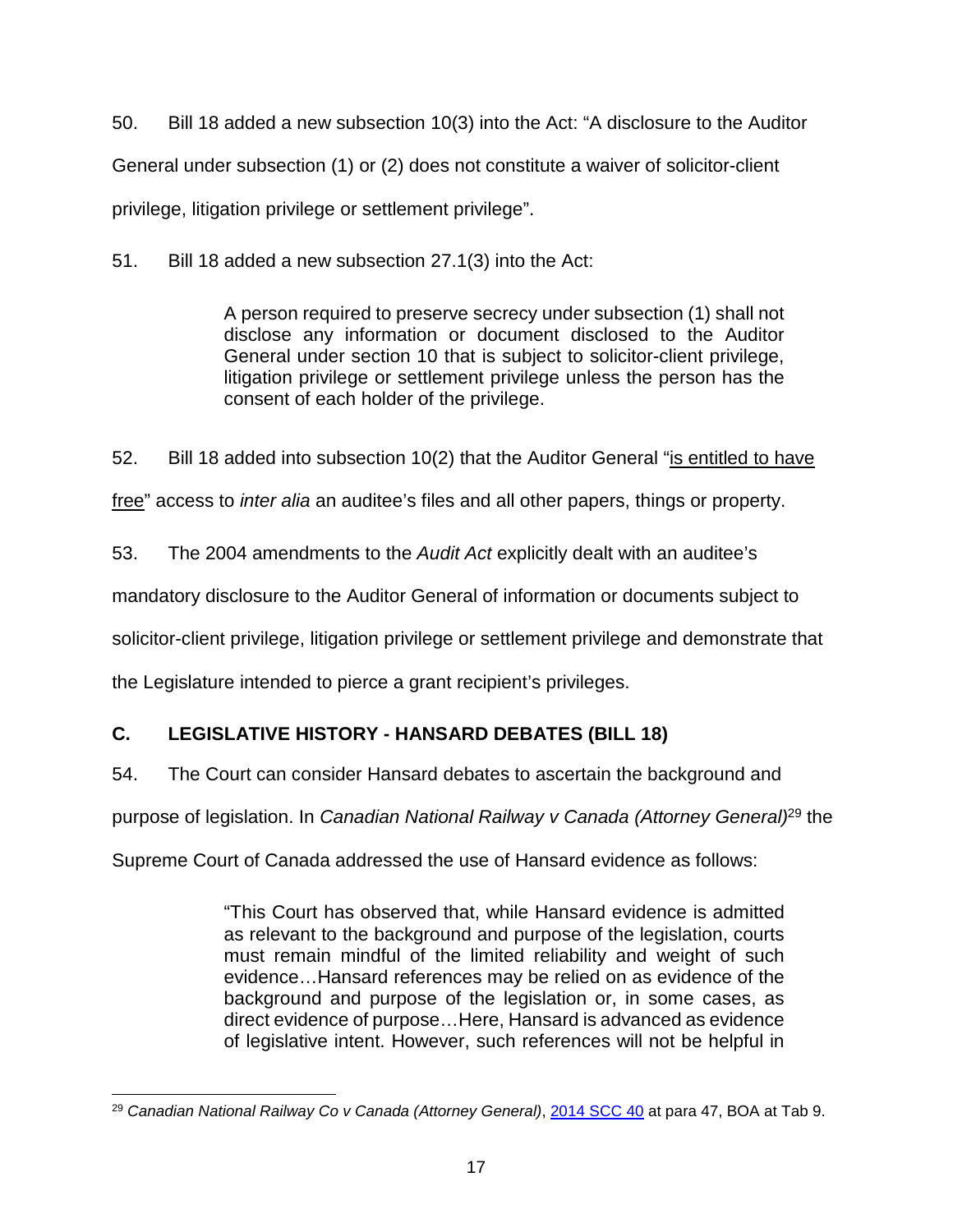interpreting the words of a legislative provision where the references are themselves ambiguous…"

55. The Federal Court of Appeal considered testimony before the Standing

Committee on Public Accounts and held that its interpretation of a provision in the

*Privacy Act* was consistent with testimony by the Privacy Commissioner before the

Standing Committee on Public Accounts.<sup>30</sup>

56. The debates leading up to the enactment of the 2004 amendments to the *Audit* 

*Act* show that the Legislature intended to bestow on the Auditor General robust audit

powers regarding value-for-money audits of universities.

57. On December 9, 2003, the Minister of Finance (the Honourable Greg Sorbara)

introduced Bill 18's amendments to the *Audit Act*: 31

The amendments I am introducing today would give the Provincial Auditor the expanded power to conduct full-scope value-for-money audits of the so-called SUCH sector – that is, school boards, universities, colleges and hospitals – and also all crown-controlled corporations and their related subsidiaries. These value-for-money audits will report whether money was expended with due regard to economy and efficiency and whether procedures were established to measure and report on the effectiveness of those programs. They will go a long way to ensure that the people of Ontario get the value they deserve from the money they invest in these public services. Organizations subject to this expanded mandate will be required to provide the Provincial Auditor with information and access to their books and records.

 $\overline{a}$ <sup>30</sup> *Canada (Information Commissioner) v Canada (Minister of Citizenship and Immigration)*, [2002 FCA 270](https://canlii.ca/t/4hxn) at paras 24, 36 [*Minister of Citizenship and Immigration*], BOA at Tab 10.

<sup>31</sup> Hansard, 38th Parl., 1st sess., No. 12A at 541; emphasis added; Affidavit of Bonnie Lysyk sworn on September 28, 2021, para 18, Application Record, page 25; Exhibit "H", pp. 84-87.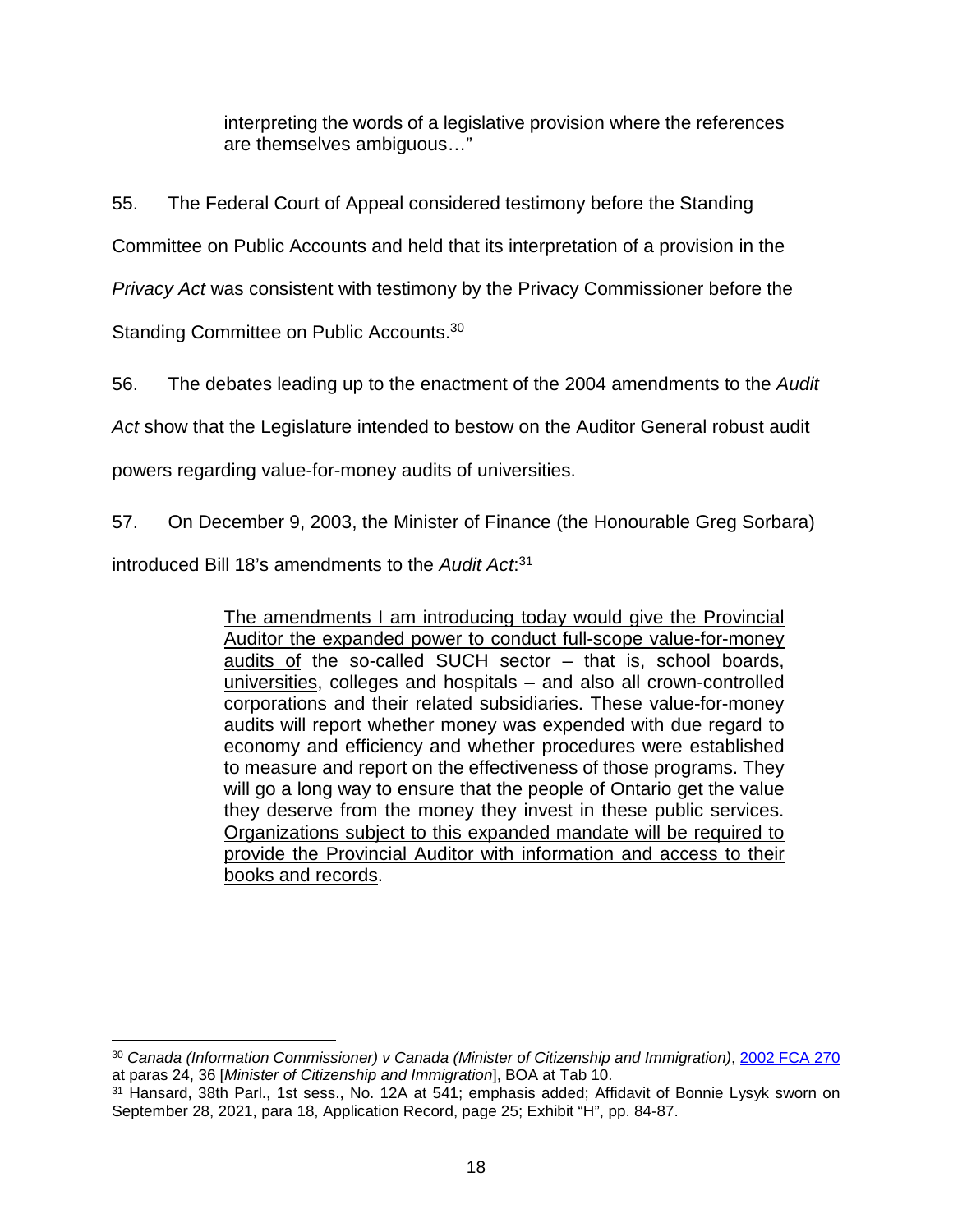58. On April 19, 2004, Member of Provincial Parliament Mike Colle made the

following statement about Bill 18<sup>32</sup>:

…Just to give you an example of how thorough this is, for instance, the Provincial Auditor under this act will have free access to records, all books, accounts, financial records, electronic data, processing records, reports, files, all papers and things on property belonging to or used by a ministry, an agency of the crown, a crown-controlled corporation or grant recipient. So the auditor will have unfettered access to all papers, books and documents.

59. On May 17, 2004, Member of Parliament David Zimmer made the following

statements about Bill 18:33

 $\overline{a}$ 

…Section 10 is entitled "Duty to furnish information," and this is critical: "Every ministry of the public service, every agency of the Crown, every Crown controlled corporation and every grant recipient shall give the Auditor General the information regarding its powers, duties, activities, organization, financial transactions and methods of business that the Auditor General believes to be necessary to perform his or her duties under this Act." That is a powerful tool.

Subsection 10(2), "Access to records," another hand-in-hand powerful tool along with the duty to furnish information: "The Auditor General is entitled to have free access to all books, accounts, financial records, electronic data processing records ... files and all other papers, things or property belonging to or used by a ministry, agency of the Crown, Crown controlled corporation or grant recipient"—that's the transfer payments— "as the case may be," and any other information "that the Auditor General believes to be necessary to perform" his duties. Another very important tool…

<sup>32</sup> Hansard, 38th Parl., 1st sess., No. 33 at 1548; emphasis added; Affidavit of Bonnie Lysyk sworn on September 28, 2021, para 19, Application Record, page 25; Exhibit "I", pp. 88-107.

<sup>33</sup> Hansard, 38th Parl., 1st sess., No. 49 at 2311; emphasis added; Affidavit of Bonnie Lysyk sworn on September 28, 2021, para 20, Application Record, pages 25-26; Exhibit "J", pp. 108-129.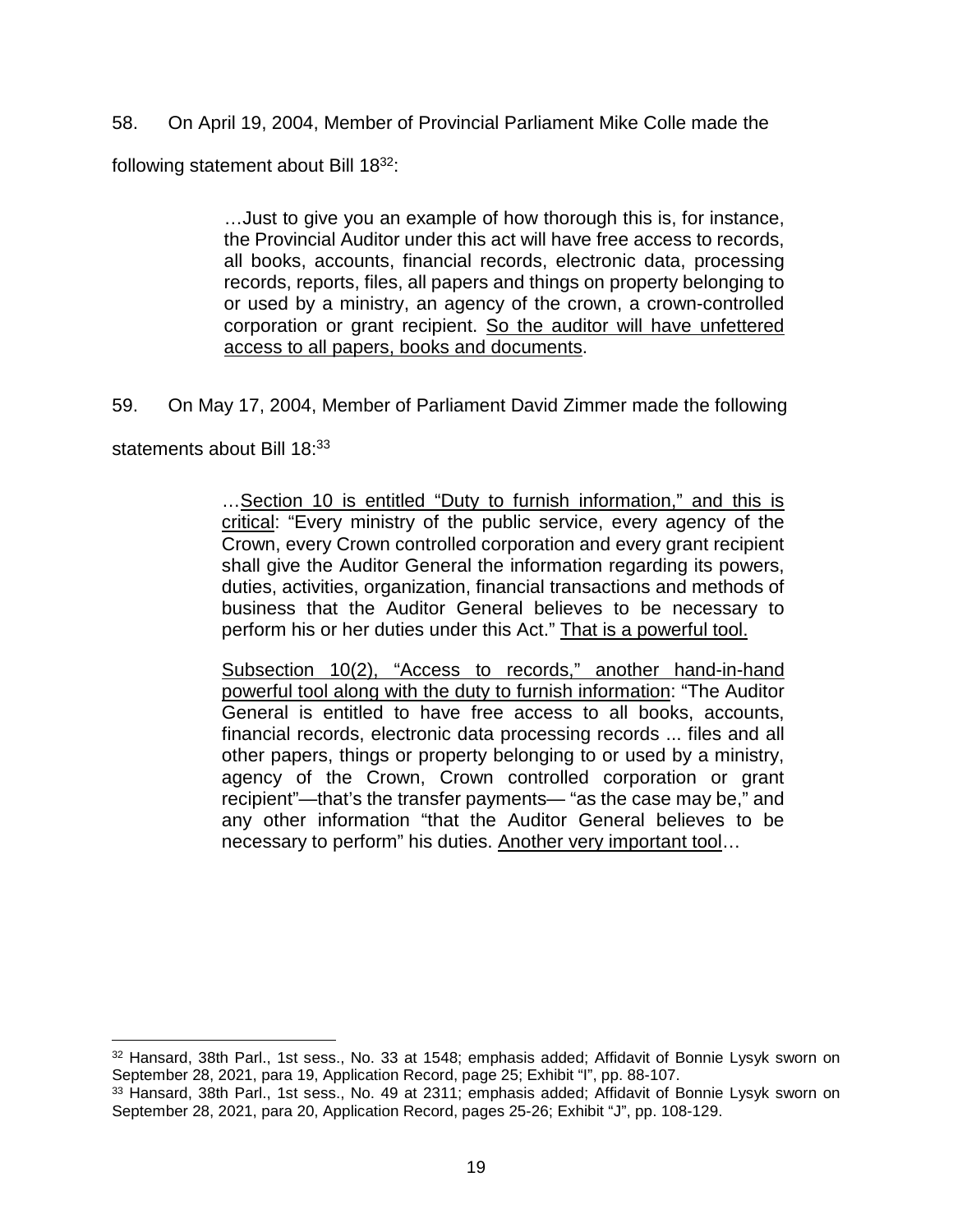These are powerful tools to enable the Auditor General under Bill 18 to root out financial mismanagement and to hold all of us here in this Legislature from all parties, and hold the government, accountable to the taxpayers of Ontario. That's why I am proud to support Bill 18.

## **D. EXTRINSIC AIDS**

60. Extrinsic evidence is admissible to show the background against which the

legislation was enacted but is not receivable as an aid to the construction of the

statute.<sup>34</sup> A question to ask is whether the documents in issue "have an institutional

quality such that they could represent the government's position concerning the

legislation at issue. If not, such documents are not relevant".<sup>35</sup>

#### 61. The Federal Court of Appeal referred to a Treasury Board Manual as a non-

binding aid to interpreting the *Privacy Act*: 36

This conclusion is also consistent with the administrative interpretation of the *Privacy Act* given in a Treasury Board Manual. I appreciate that the Manual is at best an aid to the interpretation of the *Privacy Act*, that it represents only the opinion of the Treasury Board or the officials and that they are not binding on government institutions and even less so on the courts…. Yet, the convergent views of the main and competing actors involved in this type of dispute, i.e. the Treasury Board, the Information Commissioner and the Privacy Commissioner, may offer "persuasive opinion on the purpose or meaning of legislation"….

62. Set out below are extrinsic aids regarding the Auditor General's right of access to

an auditee's privileged information or documents.

 $\overline{a}$ 

<sup>34</sup> *Ahamed v Canada,* [2020 FCA 213](https://canlii.ca/t/jc3bm) at para 29, citing *Reference re Upper Churchill Water Rights Reversion Act*, [1984] 1 SCR 297 at 318, BOA at Tab 11.

<sup>35</sup> *[Ibid](https://canlii.ca/t/jc3bm)* at para 31, BOA at Tab 11.

<sup>36</sup> *Minister of Citizenship and Immigration*, *[supra](https://canlii.ca/t/4hxn)* note 29 at para 37 (emphasis added), BOA at Tab 7.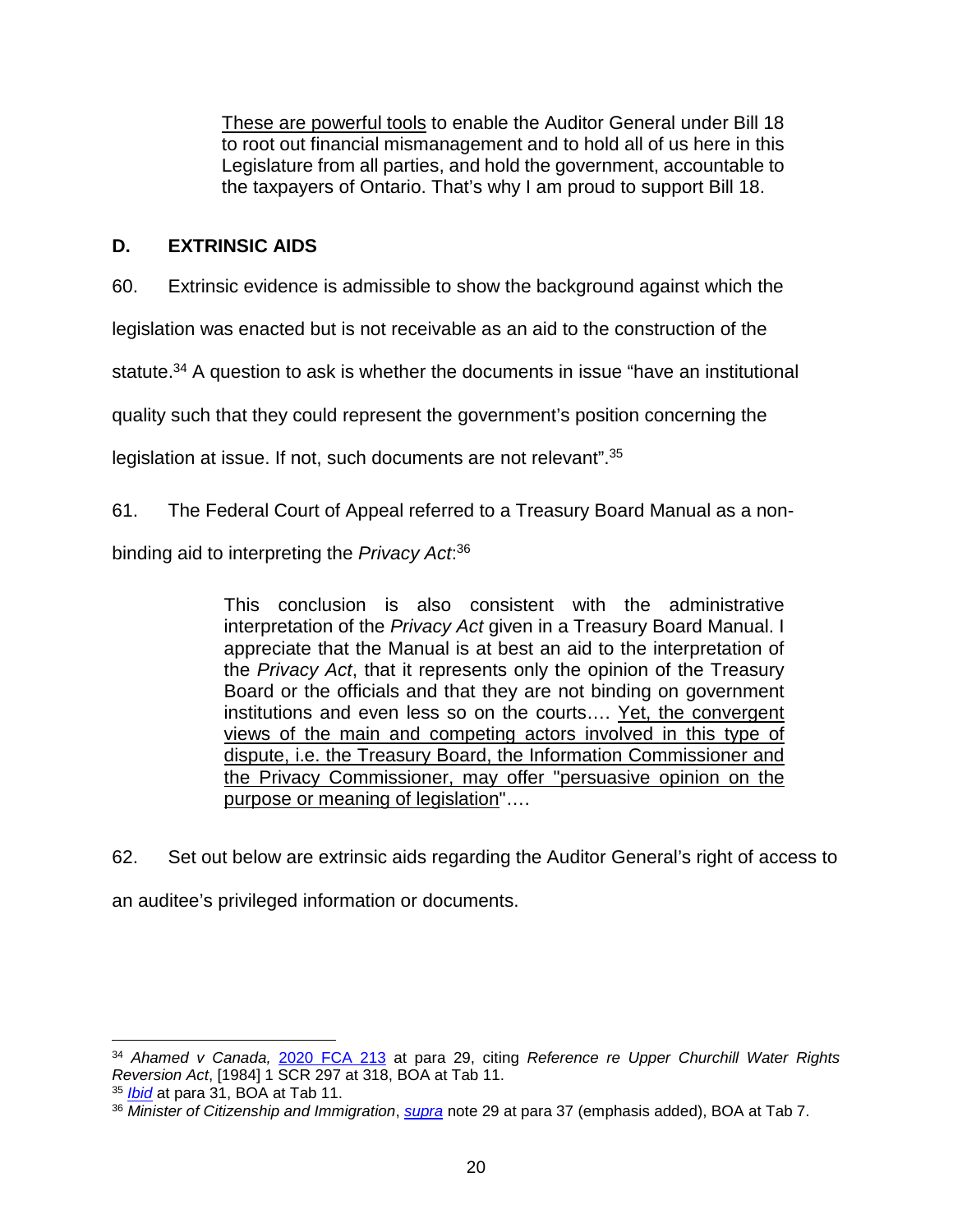#### **(a) The Interim Protocol On Access By The Office Of The Provincial Auditor of Ontario To Privileged Documents (July 2003)**

63. The *Interim Protocol on Access by the Office of the Provincial Auditor of Ontario* 

*to Privileged Documents* (dated July 25, 2003) was signed by the Provincial Auditor and

Deputy Attorney General: 37

The purpose of this Protocol is to enable the OPA [Office of the Provincial Auditor] to have access to all documents subject to solicitor-client privilege, litigation privilege or settlement privilege (the "privileged documents") required by the Provincial Auditor to perform his or her duties under the *Audit Act* and to recognize the government's interest in maintaining confidentiality and preserving the privilege in those documents. The Protocol is intended to accomplish this purpose in a consistent way across government.

#### **(b) 2003 Handbook For Interaction With The Office Of The Provincial Auditor Of Ontario (November 2003)**

64. The 2003 *Handbook for Interaction with the Office of the Provincial Auditor of* 

*Ontario* (November 2003) stated that privileged documents are to be provided to the

Auditor General:<sup>38</sup>

 $\overline{a}$ 

The PA [Provincial Auditor] has broad statutory authority under the *Audit Act* to require the disclosure of information relating to public expenditures and revenues as needed to fulfill his responsibilities under the Act….

… As well, certain other documents may be subject to solicitor-client, litigation or settlement privilege. Such "privileged documents" are to be provided to the OPA [Office of the Provincial Auditor] under the terms of a protocol between the OPA and the Ministry of the Attorney General (MAG) concerning access by the OPA to privileged documents. The protocol enables the OPA to have access to all documents required by the Provincial Auditor to perform his duties

<sup>37</sup> Affidavit of Bonnie Lysyk, sworn on September 28, 2021, para 21, Application Record, p. 27; Exhibit "K", pp. 130-134.

<sup>&</sup>lt;sup>38</sup> Affidavit of Bonnie Lysyk, sworn on September 28, 2021, para 22, Application Record, p. 27; Exhibit "L", pp. 135-153.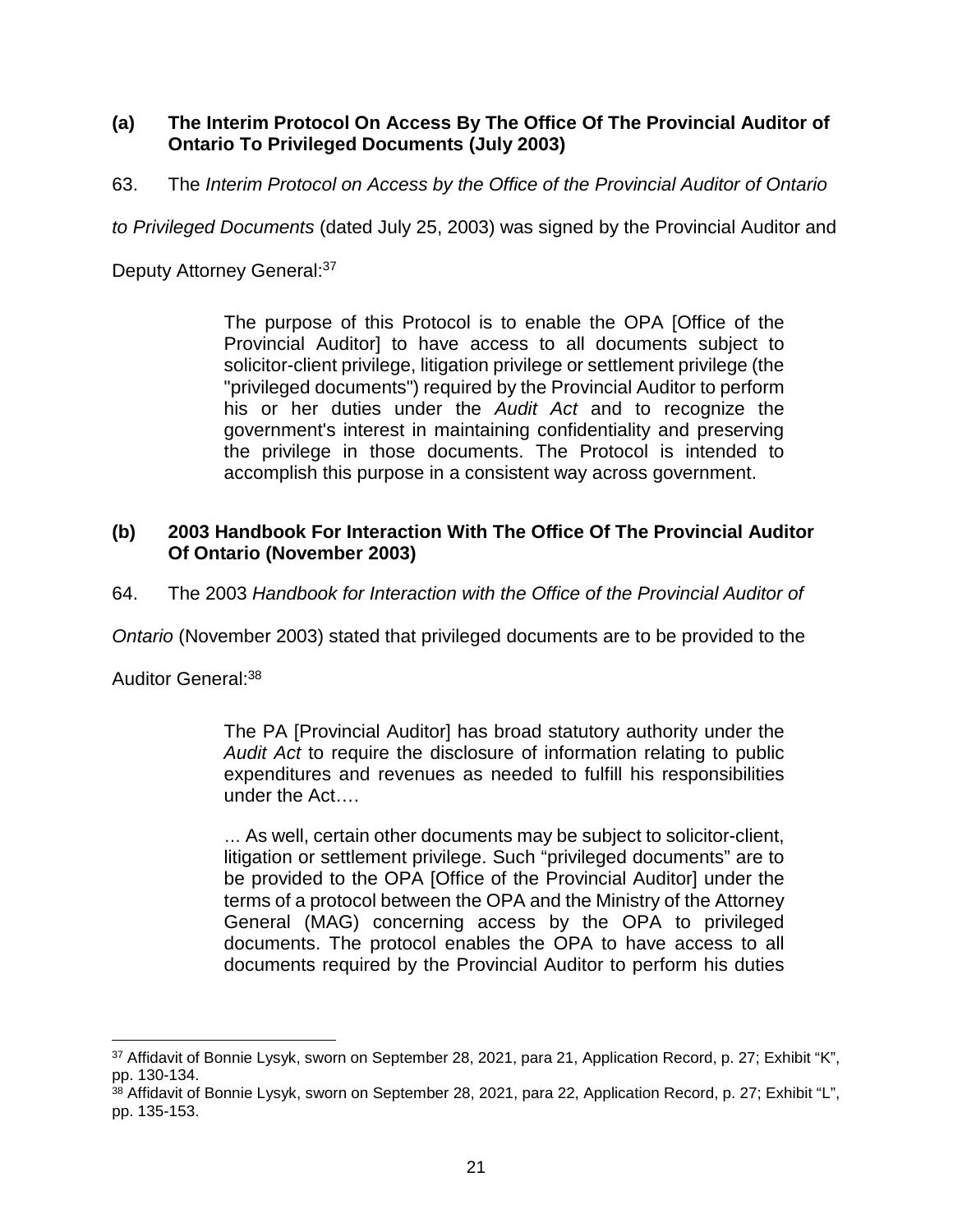under the *Audit Act* while preserving the government's privilege in those documents.

## **(c) 2006 Handbook For Interaction With The Auditor General of Ontario**

65. The Ontario Internal Audit Division's 2006 *Handbook for Interaction with the* 

*Auditor General of Ontario* states that privileged documents must be provided to the

Auditor General:<sup>39</sup>

Certain documents, while they must be provided to the Auditor General may be subject to Common Law privileges (e.g. solicitorclient, litigation, settlement and/or Crown (Cabinet)). …

Prior to the amendments to the Auditor General's enabling legislation in 2004, the Auditor General's access to privileged documents (solicitor-client, litigation and settlement) was governed by a protocol between the Auditor General (previously the Provincial Auditor) and the Ministry of the Attorney General. The Protocol confirmed the Auditor General's right to access to privileged information but more importantly it confirmed that the disclosure to the Auditor General does not constitute a waiver of the privilege by the privilege holder and it stated conditions for the treatment of this information by the Auditor General.

The amendment to the *Act*, (s. 10 (3)) *"A disclosure to the Auditor General under subsection (1) or (2) does not constitute a waiver of solicitor-client privilege, litigation privilege or settlement privilege"* gave legal status to the privilege holder's right to maintain privilege and confirmed that disclosure to the Auditor General does not constitute a waiver of solicitor-client privilege, litigation privilege or settlement privilege. The amendment also clarified the Auditor General's responsibility of preserving the confidentiality of privileged information, therefore, employees of the Office of the Auditor General, (s. 27.1 (3)) *"shall not disclose any information or document disclosed to the Auditor General under section 10 that is subject to solicitor – client-privilege, litigation privilege or settlement privilege unless the person has the consent of the holder of the privilege."*

<sup>39</sup> Affidavit of Bonnie Lysyk, sworn on September 28, 2021, para 23, Application Record, p. 27; Exhibit "M", pp. 154-198; emphasis added.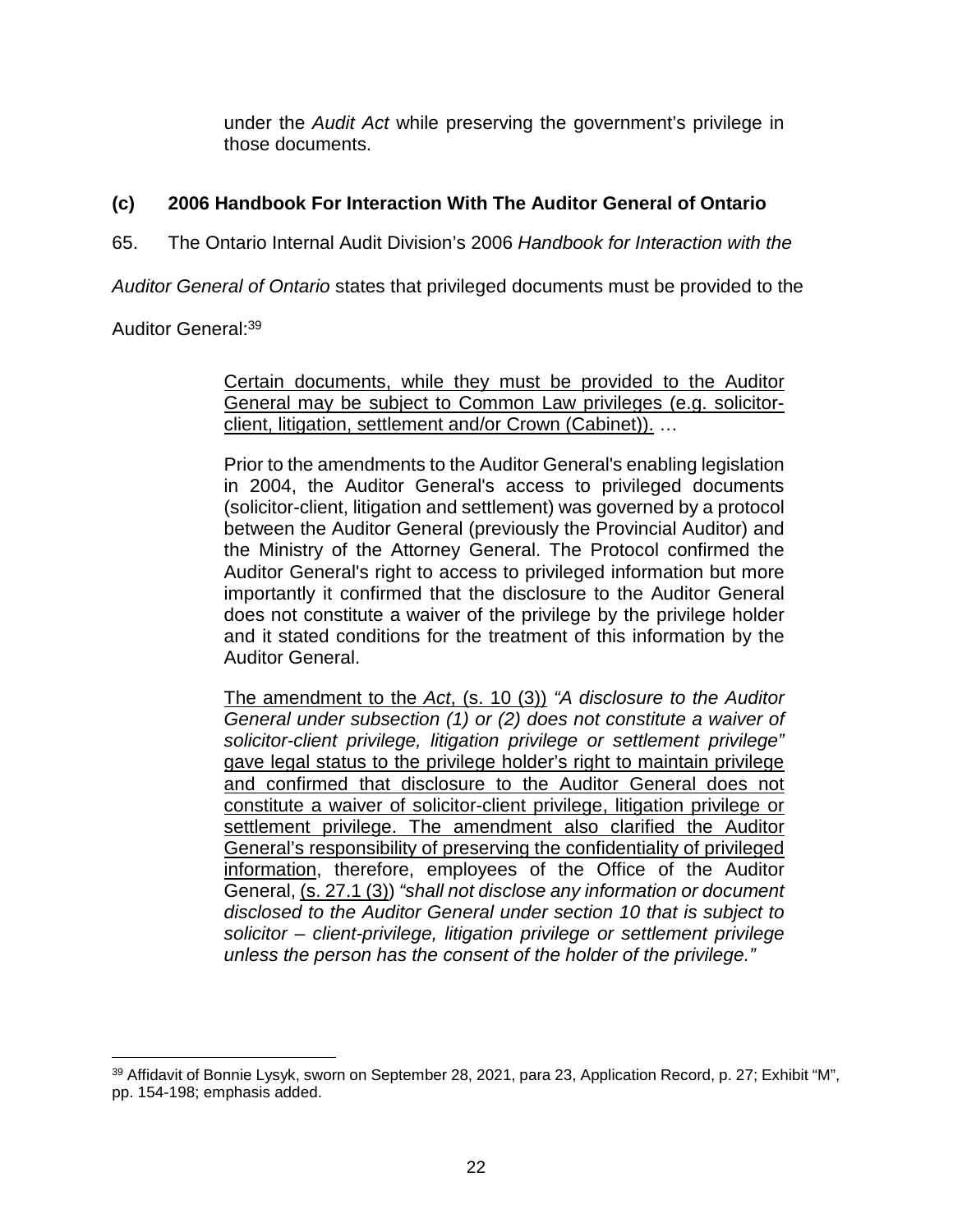### **(d) The Ontario Public Sector Guide For Interaction With The Office Of The Auditor General: Value-For-Money Audits**

66. In April 2019, Auditor General Bonnie Lysyk co-signed the *Ontario Public Sector* 

*Guide for Interaction with the Office of the Auditor General of Ontario: Value-For-Money* 

*Audits* along with Steven Davidson (Secretary of the Cabinet, Head of the Ontario

Public Service).<sup>40</sup>

67. Laurentian University President Haché admitted in a letter to the Auditor General

dated August 31, 2021 that the *OPS Guide* contemplated that the Ontario government

will provide privileged documents to the Auditor General:<sup>41</sup>

"In any event, the document you enclosed with your letter [the *OPS Guide*] does not change the position. It is a guide prepared by the Secretary of the Cabinet for the Ontario Public Service. While it does contemplate that the Ontario Government will provide privileged documents to the Auditor General, that is not the case for entities outside government. Nothing in the document contemplates that grant recipients such as the University will provide privileged documents to the Auditor General."

President Haché's position that the *OPS Guide* does not apply to Laurentian University

is incorrect. The *OPS Guide* is 100% applicable to Laurentian University in that it is a

Broader Public Sector organization as defined by the *Broader Public Sector* 

*Accountability Act* and Laurentian University is also a grant recipient.<sup>42</sup>

68. The Introduction to the *OPS Guide* states that it outlines the guiding principles,

protocols and responsibilities of the OAGO and auditees during a value-for-money

 <sup>40</sup> Affidavit of Bonnie Lysyk, sworn on September 28, 2021, para 9, Application Record, p. 22; Exhibit "C", pp. 40-68.

<sup>41</sup> August 31, 2021 letter from President Haché to Bonnie Lysyk; emphasis added; Affidavit of Bonnie Lysyk, sworn on September 28, 2021, para 10, Application Record, p. 23; Exhibit "E", pp.71-73.

<sup>42</sup> Transcript of the cross-examination of Bonnie Lysyk, October 28, 2021, Q.122, pp. 39-40; Letter dated September 8, 2021 from the Auditor General to President Haché, Responding Application Record, p. 41, Exhibit "M" to the affidavit of Ephry Mudryk.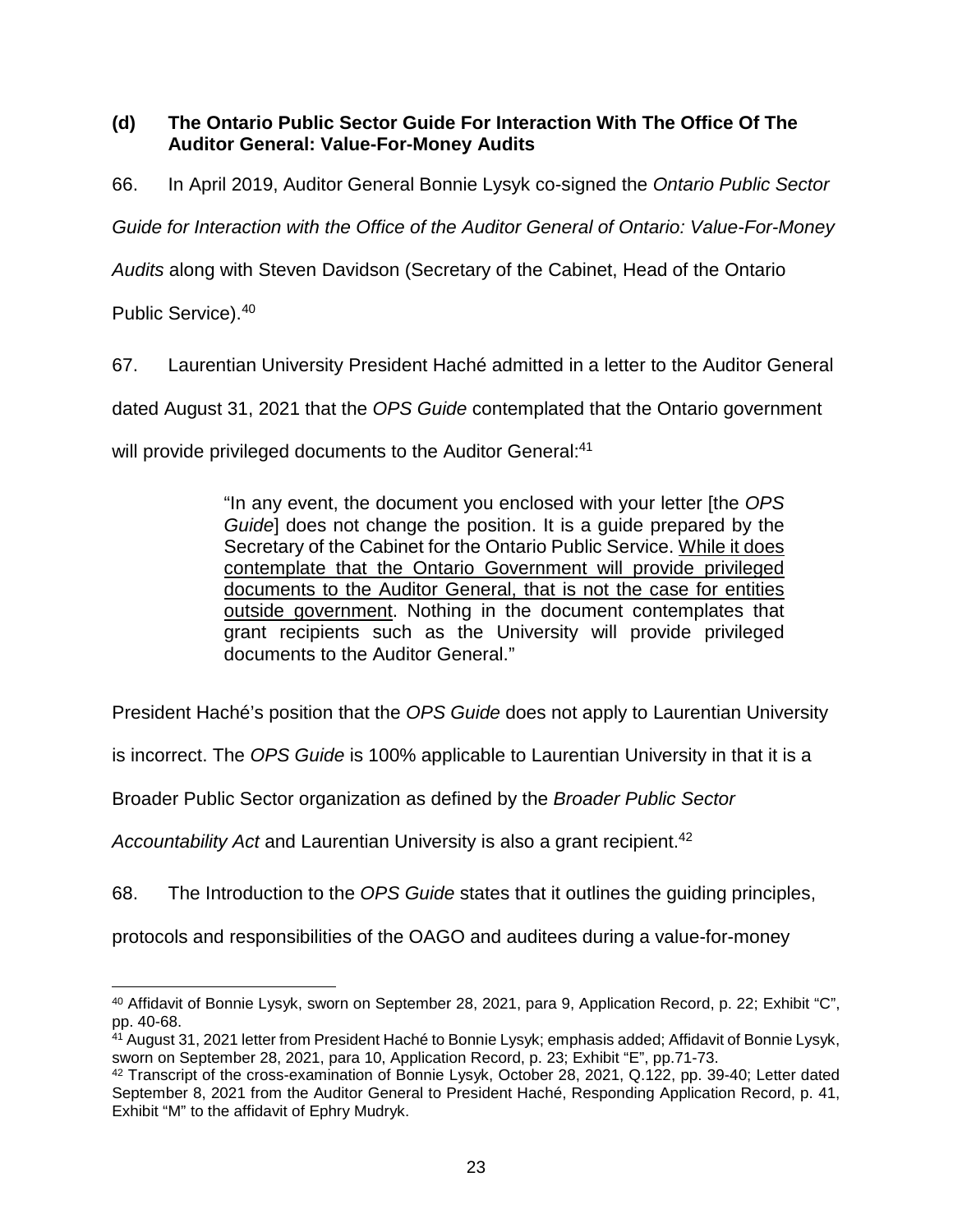audit. For the purposes of the *OPS Guide*, government ministries and organizations in

the Broader Public Sector such as universities are referred to as the audited entity or

auditee.

69. The *OPS Guide* addressed the disclosure of privileged information to the Office

of the Auditor General as follows: 43

"Solicitor-client privilege, litigation privilege or settlement privilege are specifically referred to in subsections 10(3) and 27.1(3) of the *Auditor General Act*. These provisions ensure that the disclosure of privileged information to the OAGO does not result in the loss of the privilege and prohibit the OAGO from disclosing privileged information without the consent of the holder of the privilege…

For the OAGO's audits of an agency of the Crown, Crown-controlled Corporation or grant recipient, the auditee's legal counsel should provide the necessary assistance in dealing with the OAGO's request for information and documents subject to solicitor-client privilege, litigation privilege and settlement privilege. If the OAGO has any issues regarding privilege claims or their use of privileged information, the OAGO will raise them with the auditee. If the auditee has any questions concerning the OAGO's access to privileged documents, they should raise them with their Legal Directors or legal counsel.

70. These extrinsic aids provide support for the interpretation that section 10 of the

*Auditor General Act* confers on the Auditor General the authority to obtain privileged

information and documents from a grant recipient and a Broader Public Sector

organization such as Laurentian University.

<sup>43</sup> Affidavit of Bonnie Lysyk, sworn on September 28, 2021, para 9, Application Record, p. 22; Exhibit "C", pp. 40-68.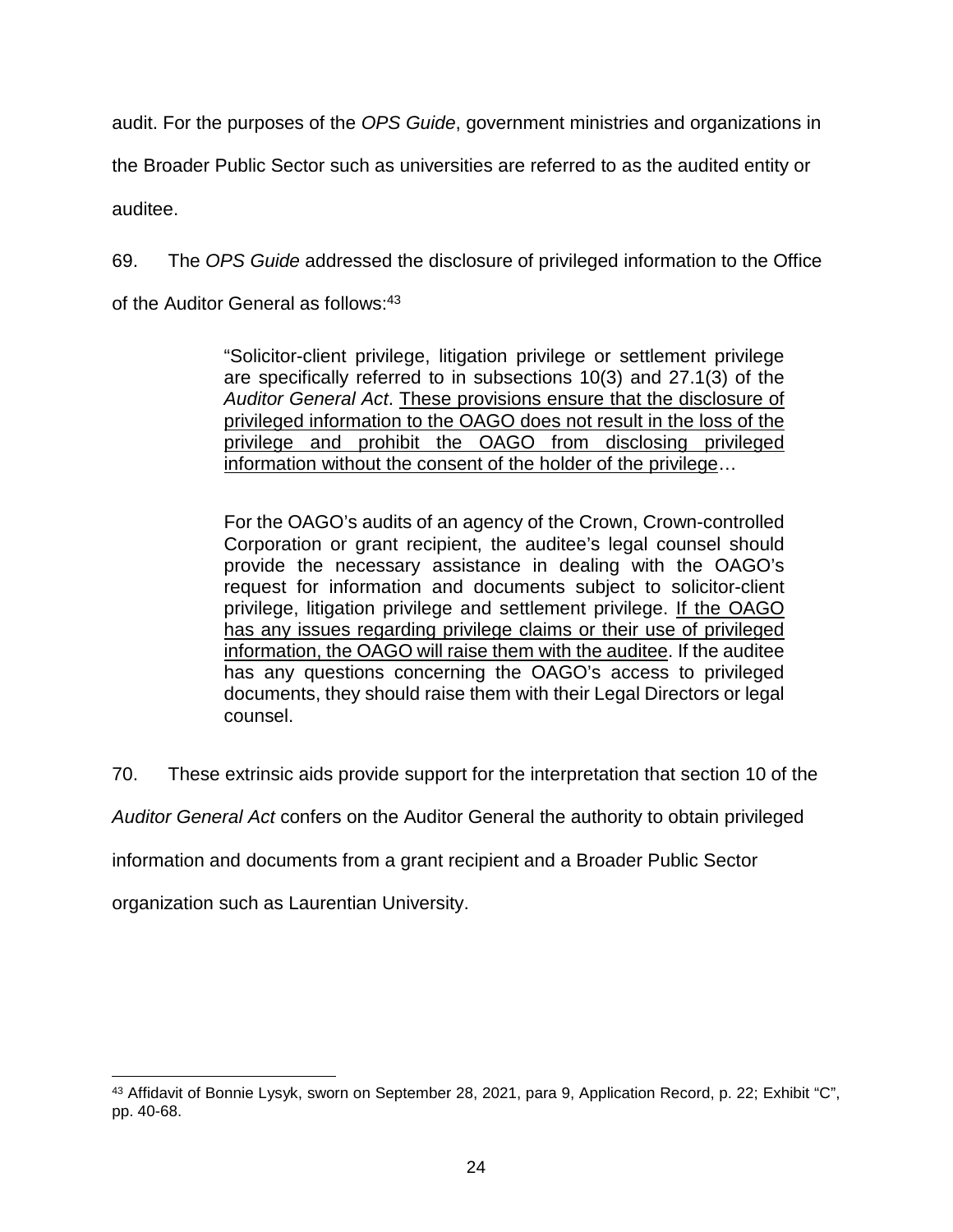#### **PART V - RELIEF SOUGHT**

- 71. The Auditor General of Ontario requests a Declaration that:
	- (1) every grant recipient is required to give the Auditor General the information and records described in subsection 10(1) of the *Auditor General Act*, including information and records that are subject to solicitorclient privilege, litigation privilege or settlement privilege; and
	- (2) the Auditor General has a right to free and unfettered access to the information and records described in subsection 10(2) of the *Auditor General Act* that are subject to solicitor-client privilege, litigation privilege or settlement privilege.

Rubert 6- Learden

Date: November 12, 2021

**GOWLING WLG (CANADA) LLP Barristers & Solicitors 1 First Canadian Place 100 King Street West, Suite 1600 Toronto ON M5X 1G5**

**Richard Dearden (19087H)**  Richard.dearden@gowlingwlg.com Tel: 613-786-0135

**Heather Fisher (75006L)** 

Heather.fisher@gowlingwlg.com Tel: 416-369-7202

**Sarah Boucaud (A076517I)** 

Sarah.boucaud@gowlingwlg.com Tel: 613-786-0049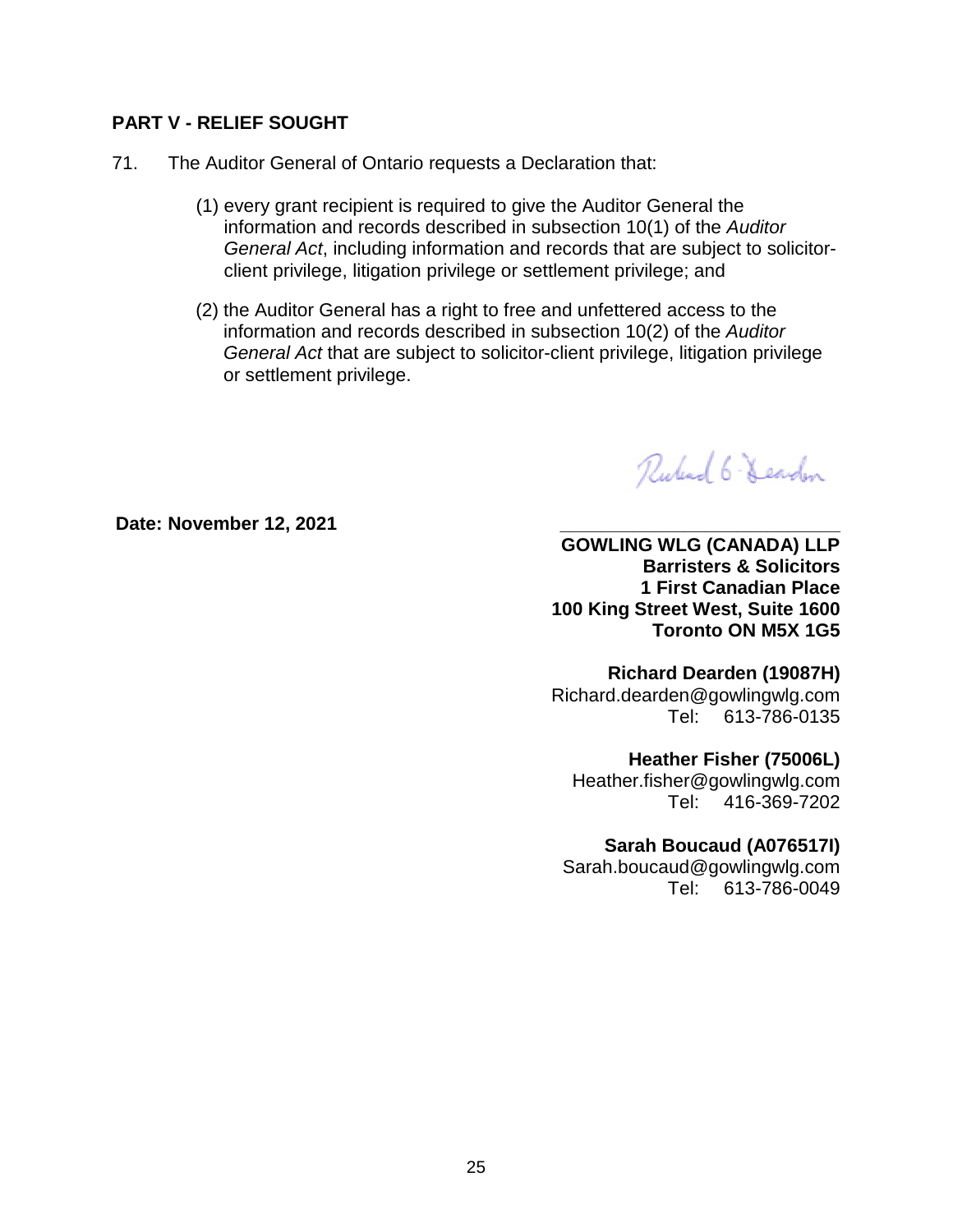#### **SCHEDULE "A"**

## **LIST OF AUTHORITIES**

- 1. *Alberta (Information and Privacy Commissioner) v University of Calgary*, 2016 SCC 53
- 2. *Canada (Privacy Commissioner) v Blood Tribe Department of Health*, 2008 SCC 44
- 3. *Lizotte v Aviva Insurance Company of Canada*, 2016 SCC 52
- 4. *University of Saskatchewan v Saskatchewan (Information and Privacy Commissioner)*, 2018 SKCA 34
- 5. *Canada (Attorney General) v Thouin*, 2017 SCC 46
- 6. *1704604 Ontario Ltd v Pointes Protection Association*, 2020 SCC 22
- 7. *Canada (Minister of Citizenship and Immigration) v Vavilov*, 2019 SCC 65
- 8. *Placer Dome Canada Ltd v Ontario (Minister of Finance)*, 2006 SCC 20
- 9. *Canadian National Railway Co v Canada (Attorney General)*, 2014 SCC 40
- 10. *Canada (Information Commissioner) v Canada (Minister of Citizenship and Immigration)*, 2002 FCA 270
- 11. *Ahamed v Canada*, 2020 FCA 213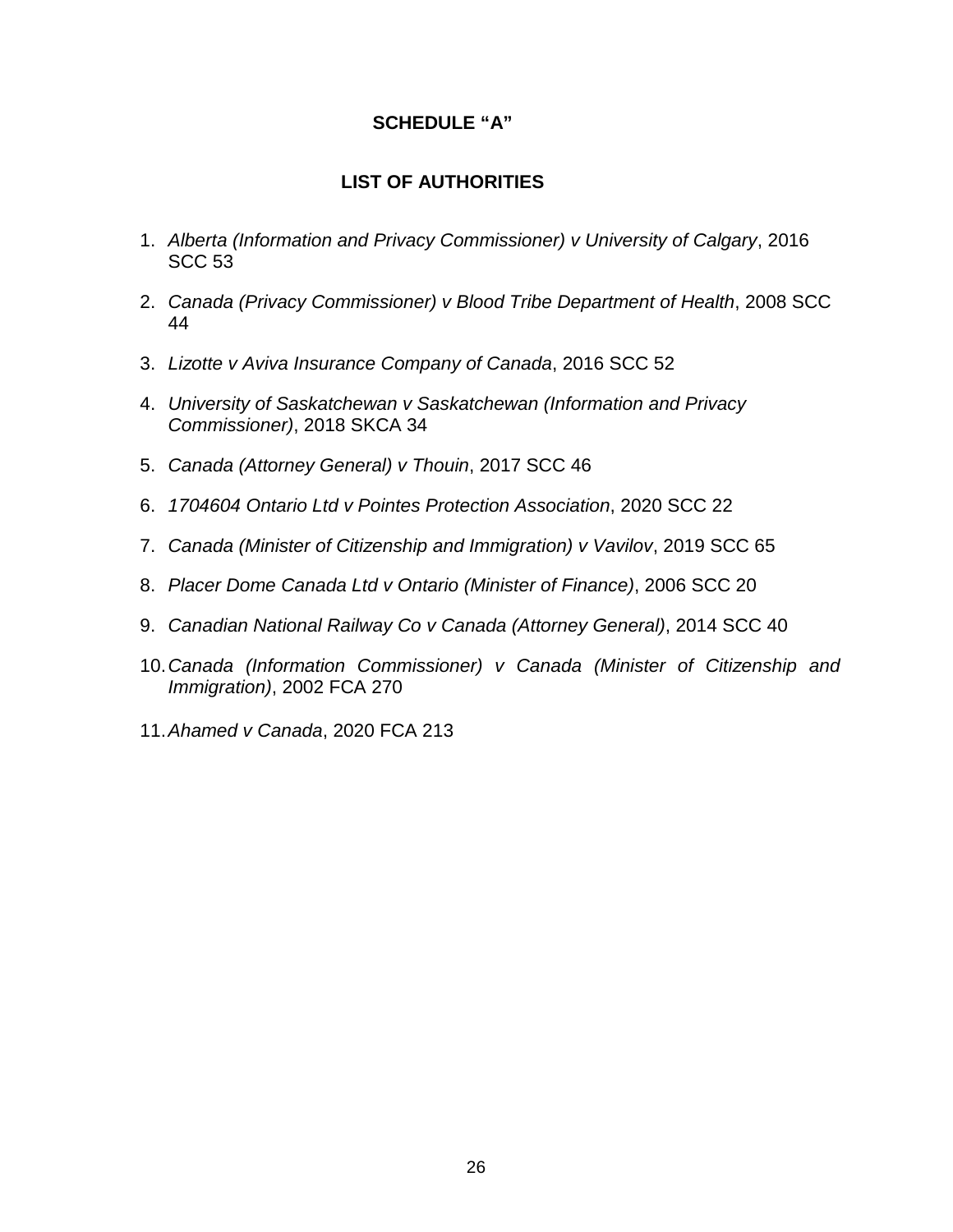## **SCHEDULE "B"**

## **RELEVANT STATUTES**

- 1. *Auditor General Act,* RSO 1990, c A 35
- 2. *Audit Act*, RSO 1990, c A 35
- 3. *Rules of Civil Procedure*, RRO 1990, Reg 194, r 14.05(3).

#### **RELEVANT SECTIONS**

### *Auditor General Act,* **RSO 1990, c A 35, ss 10, 27.1.**

| Duty to furnish information                                                                                                                                                                                                                                                                                                                                                                             | <b>Obligation de fournir des</b>                                                                                                                                                                                                                                                                                                                                                                                                                                                                               |
|---------------------------------------------------------------------------------------------------------------------------------------------------------------------------------------------------------------------------------------------------------------------------------------------------------------------------------------------------------------------------------------------------------|----------------------------------------------------------------------------------------------------------------------------------------------------------------------------------------------------------------------------------------------------------------------------------------------------------------------------------------------------------------------------------------------------------------------------------------------------------------------------------------------------------------|
| 10(1) Every ministry of the public service,                                                                                                                                                                                                                                                                                                                                                             | renseignements                                                                                                                                                                                                                                                                                                                                                                                                                                                                                                 |
| every agency of the Crown, every Crown<br>controlled corporation and every grant<br>recipient shall give the Auditor General the<br>information regarding its powers, duties,<br>organization,<br>financial<br>activities,<br>transactions and methods of business that<br>the Auditor General believes<br>to<br>be<br>necessary to perform his or her duties<br>under this Act. 2004, c. 17, s. 13.    | 10(1) Les ministères de la fonction<br>publique, les organismes de la Couronne,<br>les sociétés contrôlées par la Couronne et<br>les bénéficiaires de subventions donnent<br>au vérificateur général les renseignements<br>concernant leurs pouvoirs, leurs fonctions,<br>activités, leur structure, leurs<br>leurs<br>opérations financières et leur mode de<br>fonctionnement que celui-ci estime<br>nécessaires pour exercer les fonctions<br>que lui attribue la présente loi. 2004, chap.<br>17, art. 13. |
| Access to records                                                                                                                                                                                                                                                                                                                                                                                       | Accès aux dossiers                                                                                                                                                                                                                                                                                                                                                                                                                                                                                             |
| 10(2) The Auditor General is entitled to<br>have free access to all books, accounts,<br>financial<br>records,<br>electronic<br>data<br>processing records, reports, files and all<br>other papers, things or property belonging<br>to or used by a ministry, agency of the<br>Crown, Crown controlled corporation or<br>grant recipient, as the case may be, that<br>the Auditor General believes to be | 10(2) Le vérificateur général a le droit<br>d'avoir libre accès à tous les livres,<br>comptes, registres financiers, fichiers<br>informatiques, rapports, dossiers ainsi<br>qu'à tout autre document, objet ou bien qui<br>ministères,<br>appartiennent<br>aux<br>aux<br>organismes de la Couronne, aux sociétés<br>contrôlées par la Couronne ou aux<br>bénéficiaires de subventions, selon le cas,<br>ou qu'ils utilisent, et que le vérificateur<br>général estime nécessaires pour exercer                 |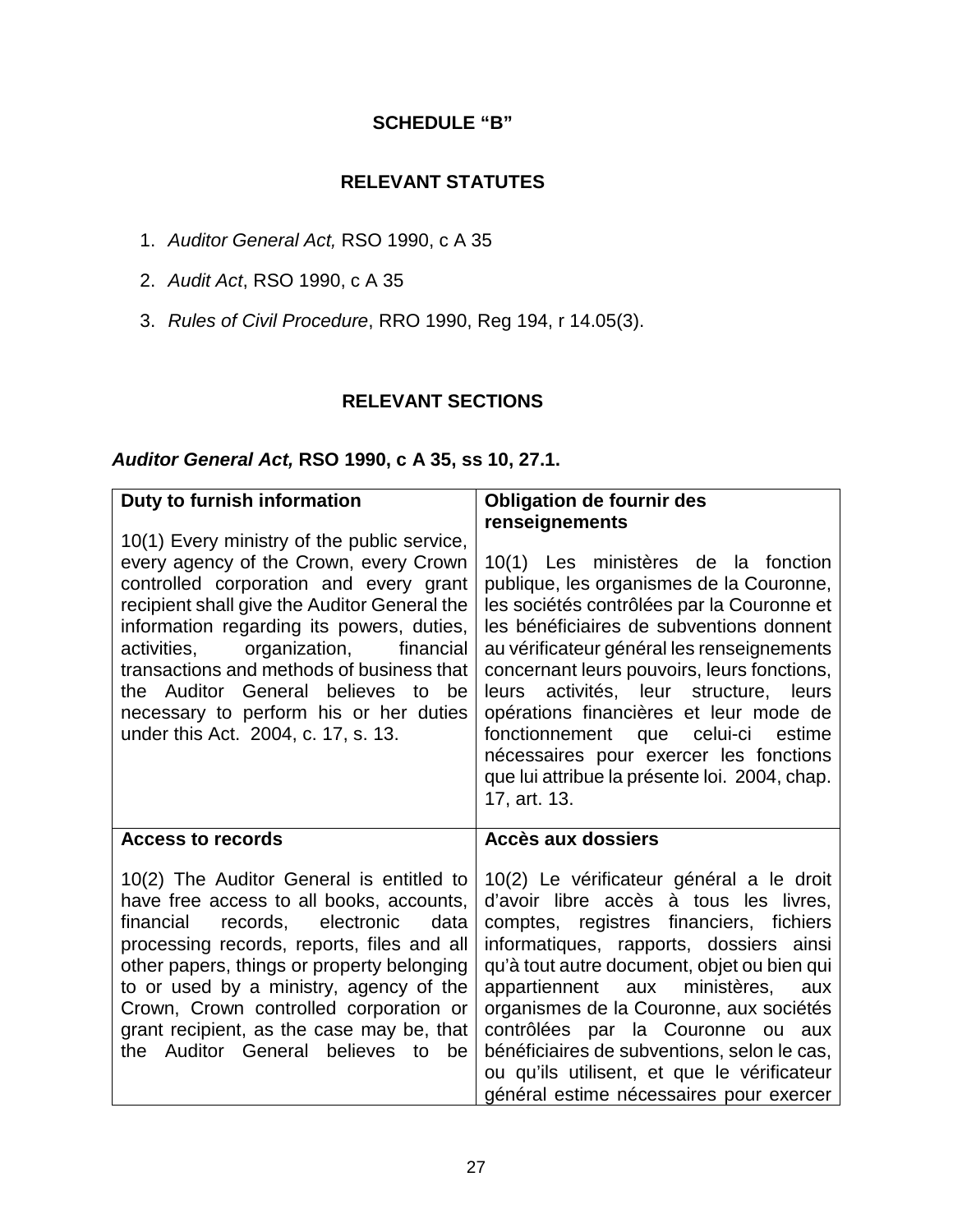| necessary to perform his or her duties<br>under this Act. 2004, c. 17, s. 13.                                                                                                                                                                                                                                                                                                                                                                                                                                                                                                                                                                                  | les fonctions que lui attribue la présente<br>loi. 2004, chap. 17, art. 13.                                                                                                                                                                                                                                                                                                                                                                                                                                                                                                                                                                                                                                                                |
|----------------------------------------------------------------------------------------------------------------------------------------------------------------------------------------------------------------------------------------------------------------------------------------------------------------------------------------------------------------------------------------------------------------------------------------------------------------------------------------------------------------------------------------------------------------------------------------------------------------------------------------------------------------|--------------------------------------------------------------------------------------------------------------------------------------------------------------------------------------------------------------------------------------------------------------------------------------------------------------------------------------------------------------------------------------------------------------------------------------------------------------------------------------------------------------------------------------------------------------------------------------------------------------------------------------------------------------------------------------------------------------------------------------------|
| No waiver of privilege                                                                                                                                                                                                                                                                                                                                                                                                                                                                                                                                                                                                                                         | Non une renonciation à un privilège                                                                                                                                                                                                                                                                                                                                                                                                                                                                                                                                                                                                                                                                                                        |
| 10(3) A disclosure to the Auditor General<br>under subsection (1) or (2) does not<br>constitute a waiver of solicitor-client<br>privilege, litigation privilege or settlement<br>privilege. 2004, c. 17, s. 13.                                                                                                                                                                                                                                                                                                                                                                                                                                                | 10(3) Une divulgation faite au vérificateur<br>général en application du paragraphe (1)<br>ou (2) ne constitue pas une renonciation<br>au privilège du secret professionnel de<br>l'avocat, au privilège lié au litige ou au<br>privilège à l'égard des négociations en vue<br>d'un règlement. 2004, chap. 17, art. 13.                                                                                                                                                                                                                                                                                                                                                                                                                    |
| <b>Duty of confidentiality</b>                                                                                                                                                                                                                                                                                                                                                                                                                                                                                                                                                                                                                                 | Obligation de garder le secret                                                                                                                                                                                                                                                                                                                                                                                                                                                                                                                                                                                                                                                                                                             |
| 27.1(1) The Auditor General, the Deputy<br>General,<br>the<br>Advertising<br>Auditor<br>Commissioner, the Commissioner of the<br>Environment appointed under section 50<br>of the Environmental Bill of Rights, 1993,<br>each employee of the Office of the Auditor<br>General and any person appointed to<br>assist the Auditor General for a limited<br>period of time or in respect of a particular<br>matter shall preserve secrecy with respect<br>to all matters that come to his or her<br>knowledge in the course of his or her<br>employment or duties under this Act.<br>2004, c. 17, s. 28; 2004, c. 20, s. 13 (7);<br>2018, c. 17, Sched. 3, s. 5. | 27.1(1) Le vérificateur général, le sous-<br>vérificateur général, le commissaire à la<br>publicité, le commissaire<br>à<br>l'environnement nommé en vertu de<br>l'article 50 de la Charte des droits<br>environnementaux de 1993, les employés<br>du Bureau du vérificateur général ainsi<br>que les personnes nommées pour aider le<br>vérificateur général pendant une période<br>limitée ou à l'égard d'une question<br>particulière sont tenus de garder le secret<br>sur toutes les questions dont ils prennent<br>connaissance dans le cadre de leur emploi<br>ou dans l'exercice des fonctions que leur<br>attribue la présente loi. 2004, chap. 17,<br>art. 28; 2004, chap. 20, par. 13 (7); 2018,<br>chap. 17, annexe 3, art. 5. |
| <b>Same</b>                                                                                                                                                                                                                                                                                                                                                                                                                                                                                                                                                                                                                                                    | Idem                                                                                                                                                                                                                                                                                                                                                                                                                                                                                                                                                                                                                                                                                                                                       |
| 27.1(2) Subject to subsection (3), the<br>persons required to preserve secrecy<br>subsection<br>(1)<br>under<br>shall<br>not<br>communicate to another<br>person<br>any<br>matter described in subsection (1) except<br>as may be required in connection with the<br>administration<br>this<br>Act<br>0f<br>or<br>any<br>proceedings under this Act or under the<br>Criminal Code (Canada). 2004, c. 17, s.<br>28.                                                                                                                                                                                                                                             | 27.1(2) Sous réserve du paragraphe (3),<br>les personnes tenues au secret<br>en<br>application du paragraphe (1) ne doivent<br>communiquer à aucune autre personne<br>une question visée à ce paragraphe, sauf<br>dans la mesure exigée pour l'application<br>de la présente loi ou dans le cadre d'une<br>instance introduite en vertu de celle-ci ou<br>du Code criminel (Canada). 2004, chap.<br>17, art. 28.                                                                                                                                                                                                                                                                                                                           |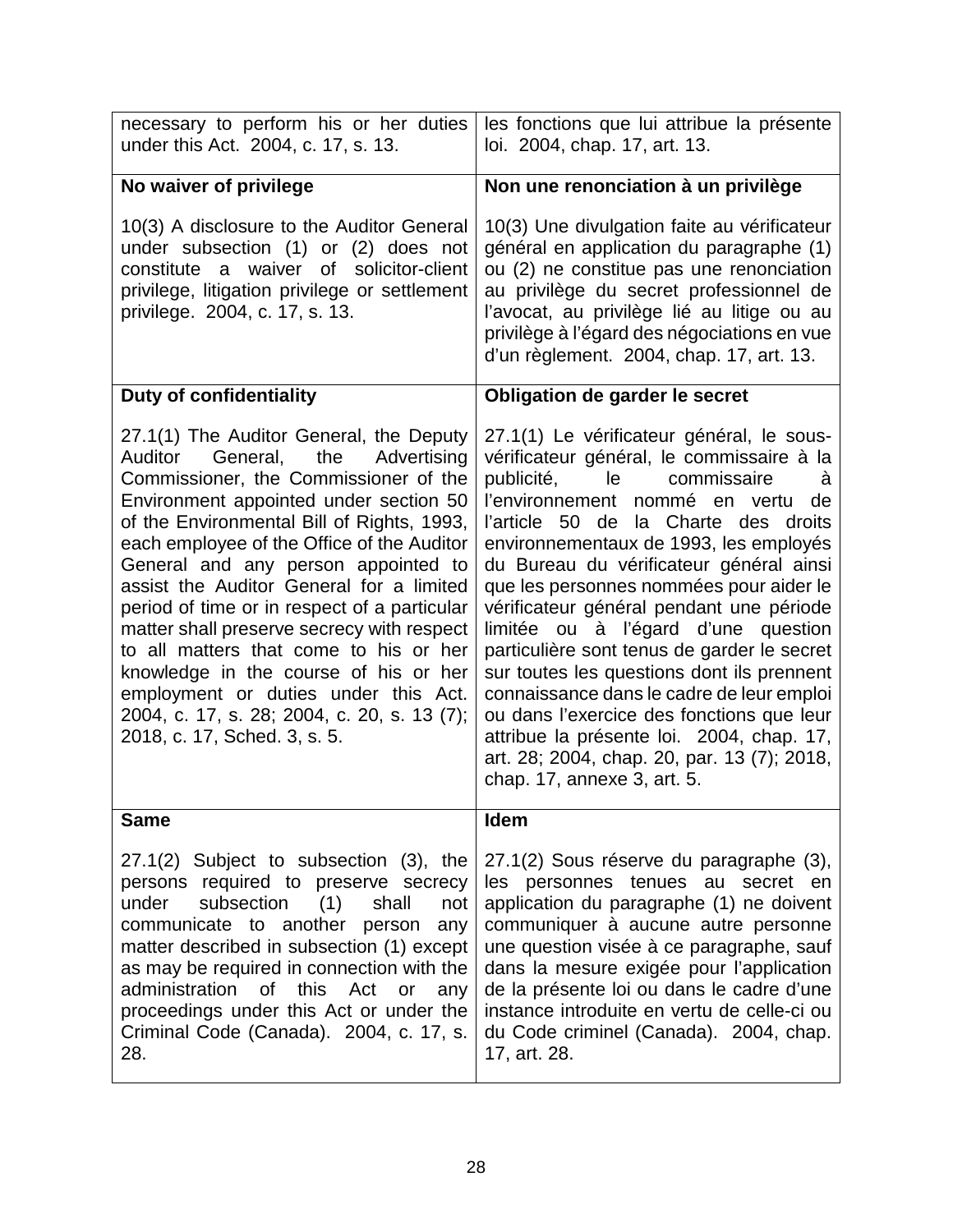| <b>Same</b>                                                                                                                                                                                                                                                                                                                                                                    | <b>Idem</b>                                                                                                                                                                                                                                                                                                                                                                                                                                                                                      |
|--------------------------------------------------------------------------------------------------------------------------------------------------------------------------------------------------------------------------------------------------------------------------------------------------------------------------------------------------------------------------------|--------------------------------------------------------------------------------------------------------------------------------------------------------------------------------------------------------------------------------------------------------------------------------------------------------------------------------------------------------------------------------------------------------------------------------------------------------------------------------------------------|
| 27.1(3) A person required to preserve<br>secrecy under subsection (1) shall not<br>disclose any information or document<br>disclosed to the Auditor General under<br>section 10 that is subject to solicitor-client<br>privilege, litigation privilege or settlement<br>privilege unless the person has the<br>consent of each holder of the privilege.<br>2004, c. 17, s. 28. | 27.1(3) La personne tenue au secret en<br>application du paragraphe (1) ne doit<br>divulguer aucun renseignement ni<br>document divulgué au vérificateur général<br>en application de l'article 10 qui est<br>assujetti au privilège du secret<br>professionnel de l'avocat, au privilège lié<br>au litige ou au privilège à l'égard des<br>négociations en vue d'un règlement, sauf<br>si la personne a obtenu le consentement<br>de chaque titulaire du privilège. 2004,<br>chap. 17, art. 28. |

# *Audit Act***, RSO 1990, c A 35, ss 10, 27(2).**

| Information and access to records                                                                                                                                                                                                                                                                                                                                                                                                                                                                                                                                                                                                                                                                                     | Renseignements à fournir au<br>Vérificateur                                                                                                                                                                                                                                                                                                                                                                                                                                                                                                                                                                                                                                                           |
|-----------------------------------------------------------------------------------------------------------------------------------------------------------------------------------------------------------------------------------------------------------------------------------------------------------------------------------------------------------------------------------------------------------------------------------------------------------------------------------------------------------------------------------------------------------------------------------------------------------------------------------------------------------------------------------------------------------------------|-------------------------------------------------------------------------------------------------------------------------------------------------------------------------------------------------------------------------------------------------------------------------------------------------------------------------------------------------------------------------------------------------------------------------------------------------------------------------------------------------------------------------------------------------------------------------------------------------------------------------------------------------------------------------------------------------------|
| 10. Every ministry of the public service,<br>every agency of the Crown and every<br>Crown controlled corporation shall furnish<br>Auditor<br>with<br>such<br>information<br>the<br>regarding its powers, duties, activities,<br>organization, financial transactions and<br>methods of business as the Auditor from<br>time to time requires, and the Auditor shall<br>be given access to all books, accounts,<br>financial records, reports, files and all<br>other papers, things or property belonging<br>to or in use by the ministry, agency of the<br>Crown or Crown controlled corporation<br>and necessary to the performance of the<br>duties of the Auditor under this Act. R.S.O.<br>1990, c. A.35, s. 10. | 10. Les ministères de la fonction<br>publique, les organismes de la Couronne<br>et les sociétés contrôlées par la<br>Couronne fournissent au Vérificateur les<br>renseignements que demande celui-ci<br>concernant leurs fonctions, leurs activités,<br>leur structure, leurs opérations<br>financières et leur mode de<br>fonctionnement; le Vérificateur a aussi<br>accès à tous les comptes, registres, états<br>financiers, livres comptables, rapports,<br>dossiers ainsi qu'à tout autre document,<br>objet ou bien qui leur appartiennent ou<br>sont utilisés par eux et dont il a besoin<br>pour exercer ses fonctions aux termes de<br>la présente loi. L.R.O. 1990, chap. A.35,<br>art. 10. |
| <b>Information confidential</b>                                                                                                                                                                                                                                                                                                                                                                                                                                                                                                                                                                                                                                                                                       | <b>Discrétion</b>                                                                                                                                                                                                                                                                                                                                                                                                                                                                                                                                                                                                                                                                                     |
| 27(2) The Auditor, the Assistant Auditor<br>and each person employed in the Office of<br>the Auditor or appointed to assist the<br>Auditor for a limited period of time or in<br>of a particular matter<br>respect<br>shall<br>preserve secrecy with respect to all                                                                                                                                                                                                                                                                                                                                                                                                                                                   | 27(2) Le Vérificateur, le Vérificateur<br>adjoint, les employés<br>du<br>Bureau du<br>ainsi que<br>Vérificateur<br>les personnes<br>pour aider<br>le Vérificateur<br>nommées<br>pendant une période limitée ou à l'égard<br>d'un travail particulier sont tenus de garder                                                                                                                                                                                                                                                                                                                                                                                                                             |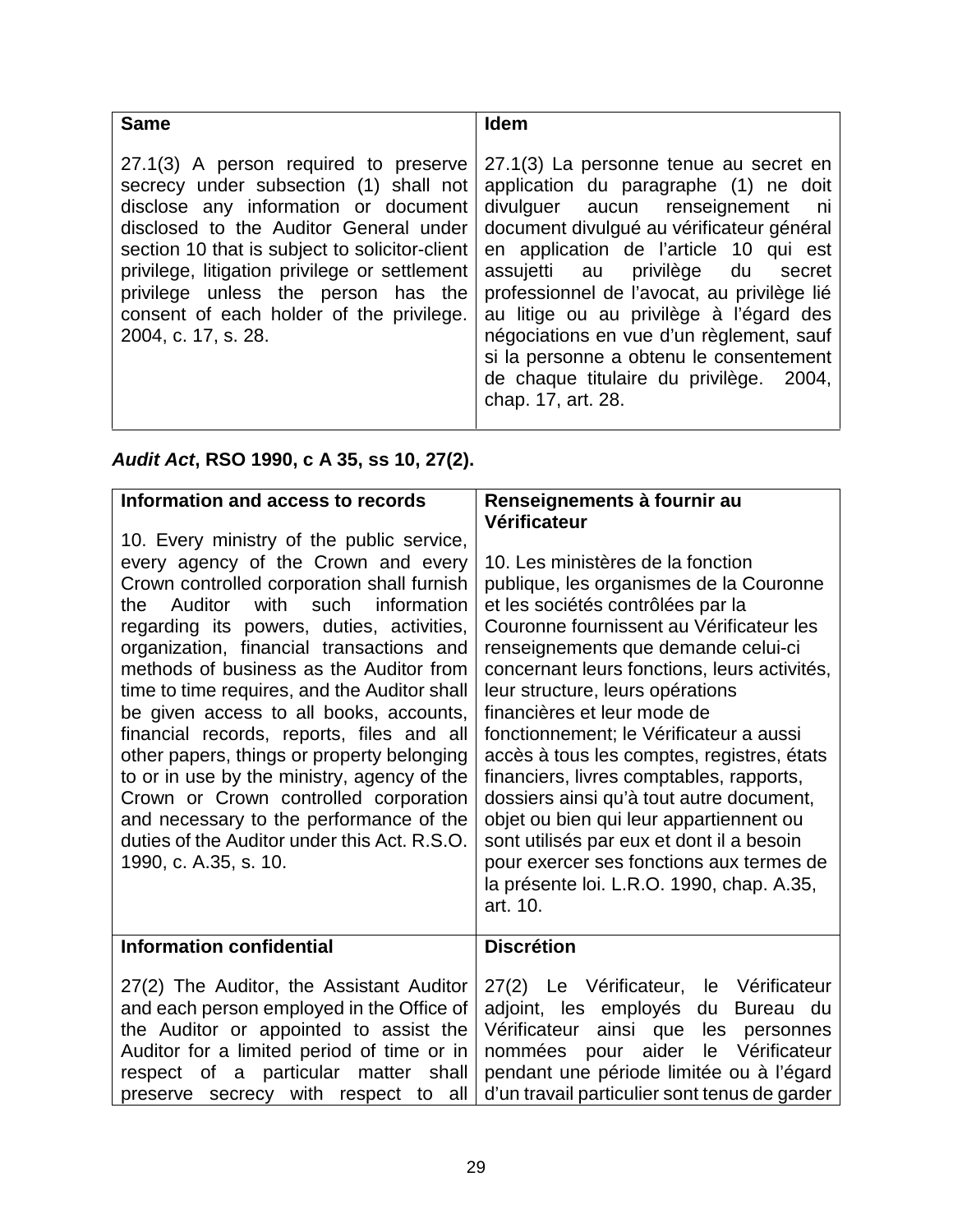|                                                                                  | matters that come to his or her knowledge   le secret sur toute question dont ils |
|----------------------------------------------------------------------------------|-----------------------------------------------------------------------------------|
| in the course of his or her employment or $\vert$                                | prennent connaissance dans l'exercice de                                          |
| duties under this Act and shall not leurs fonctions en vertu de la présente loi. |                                                                                   |
| communicate any such matters to any                                              | Ils ne peuvent communiquer aucun                                                  |
| person, except as may be required in                                             | renseignement ainsi obtenu sauf dans la                                           |
| connection with the administration of this                                       | mesure où ils sont tenus de le faire dans                                         |
| Act or any proceedings under this Act or                                         | le cadre de l'application de la présente loi                                      |
| under the Criminal Code (Canada). R.S.O.                                         | ou dans une instance engagée en vertu de                                          |
| 1990, c. A.35, s. 27 (2).                                                        | la présente loi ou du Code criminel                                               |
|                                                                                  | (Canada). L.R.O. 1990, chap. A.35, par.                                           |
|                                                                                  | 27 (2).                                                                           |
|                                                                                  |                                                                                   |

*Rules of Civil Procedure***, RRO 1990, Reg 194, r 14.05(3).** 

| <b>Application under Rules</b>                                                                                                                                                                                                         | Requête présentée en vertu des règles                                                                                                                                                                                                                                                          |
|----------------------------------------------------------------------------------------------------------------------------------------------------------------------------------------------------------------------------------------|------------------------------------------------------------------------------------------------------------------------------------------------------------------------------------------------------------------------------------------------------------------------------------------------|
| (3) A proceeding may be brought by<br>application where these rules authorize<br>the commencement of a proceeding by<br>application or where the relief claimed is,                                                                    | (3) Une instance peut être intentée par<br>requête si les présentes règles l'autorisent<br>ou si elle vise à obtenir une des mesures<br>de redressement suivantes :                                                                                                                            |
|                                                                                                                                                                                                                                        |                                                                                                                                                                                                                                                                                                |
| (d) the determination of rights that<br>depend on the interpretation of a deed,<br>will, contract or other instrument, or on<br>the interpretation of a statute, order in<br>council, regulation or municipal by-law or<br>resolution; | d) une décision sur des droits qui<br>dépendent de l'interprétation d'un acte<br>scellé, d'un testament, d'un contrat ou<br>d'un autre acte, d'une loi, d'un décret, d'un<br>règlement, d'une résolution ou d'un<br>règlement municipal;                                                       |
|                                                                                                                                                                                                                                        |                                                                                                                                                                                                                                                                                                |
| (h) in respect of any matter where it is<br>unlikely that there will be any material<br>facts in dispute requiring a trial. R.R.O.<br>1990, Reg. 194, r. 14.05 (3); O. Reg.<br>396/91, s. 3; O. Reg. 537/18, s. 2.                     | h) une mesure relative à une question qui<br>n'est pas susceptible de donner lieu à une<br>contestation<br>des faits<br>pertinents<br>nécessitant la tenue d'une instruction.<br>R.R.O. 1990, Règl. 194, par. 14.05 (3);<br>Règl. de l'Ont. 396/91, art. 3; Règl. de<br>l'Ont. 537/18, art. 2. |